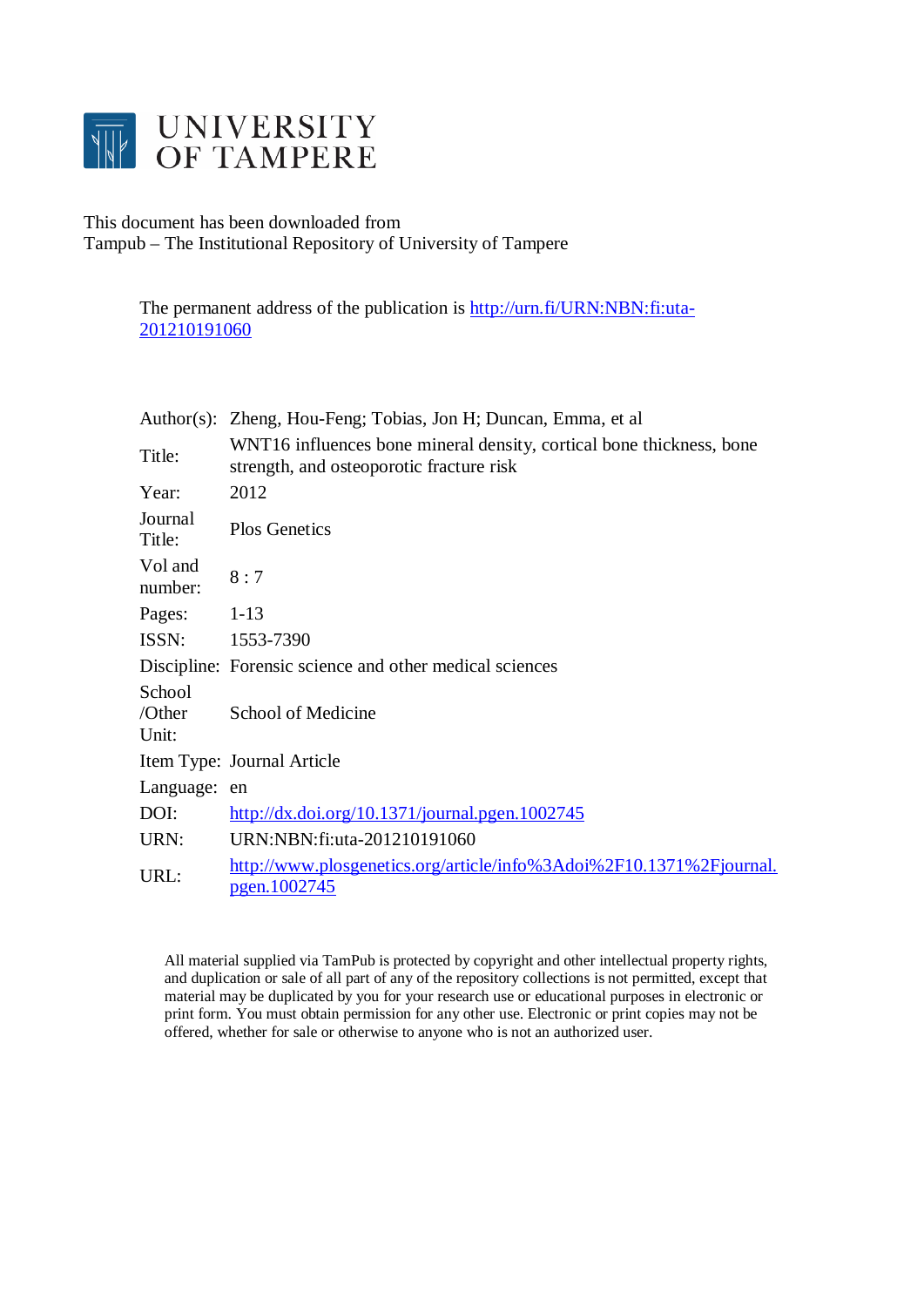# WNT16 Influences Bone Mineral Density, Cortical Bone Thickness, Bone Strength, and Osteoporotic Fracture Risk

Hou-Feng Zheng<sup>1,23</sup>, Jon H. Tobias<sup>39</sup>, Emma Duncan<sup>4,53</sup>, David M. Evans<sup>6,79</sup>, Joel Eriksson<sup>8</sup>, Lavinia Paternoster<sup>6,7</sup>, Laura M. Yerges-Armstrong<sup>9</sup>, Terho Lehtimäki<sup>10</sup>, Ulrica Bergström<sup>11</sup>, Mika Kähönen<sup>12</sup>, Paul J. Leo<sup>4</sup>, Olli Raitakari<sup>13</sup>, Marika Laaksonen<sup>14</sup>, Geoffrey C. Nicholson<sup>15</sup>, Jorma Viikari<sup>16</sup>, Martin Ladouceur<sup>17</sup>, Leo-Pekka Lyytikäinen<sup>10</sup>, Carolina Medina-Gomez<sup>18,19</sup>, Fernando Rivadeneira<sup>18,19</sup>, Richard L. Prince<sup>20,21</sup>, Harri Sievanen<sup>22</sup>, William D. Leslie<sup>23</sup>, Dan Mellström<sup>8</sup>, John A. Eisman<sup>24</sup>, Sofia Movérare-Skrtic<sup>8</sup>, David Goltzman<sup>25</sup>, David A. Hanley<sup>26</sup>, Graeme Jones<sup>27</sup>, Beate St. Pourcain<sup>7</sup>, Yongjun Xiao<sup>28</sup>, Nicholas J. Timpson<sup>6,7</sup>, George Davey Smith<sup>6,7</sup>, Ian R. Reid<sup>29</sup>, Susan M. Ring<sup>7</sup>, Philip N. Sambrook<sup>30</sup>, Magnus Karlsson<sup>31</sup>, Elaine M. Dennison<sup>32</sup>, John P. Kemp<sup>6,7</sup>, Patrick Danoy<sup>4</sup>, Adrian Sayers<sup>3</sup>, Scott G. Wilson<sup>20,21,33</sup>, Maria Nethander<sup>34</sup>, Eugene McCloskey<sup>35,36</sup>, Liesbeth Vandenput<sup>8</sup>, Richard Eastell<sup>35</sup>, Jeff Liu<sup>37</sup>, Tim Spector<sup>33</sup>, Braxton D. Mitchell<sup>9</sup>, Elizabeth A. Streeten<sup>9,38</sup>, Robert Brommage<sup>37</sup>, Ulrika Pettersson-Kymmer<sup>39,40</sup>, Matthew A. Brown<sup>4</sup>, Claes Ohlsson<sup>8\*¶</sup>, J. Brent Richards<sup>1,2,33¶</sup>, Mattias Lorentzon<sup>8¶</sup>

1 Department of Medicine, Human Genetics, McGill University, Montreal, Canada, 2Department of Epidemiology and Biostatistics, Lady Davis Institute for Medical Research, Jewish General Hospital, Montreal, Canada, 3 Musculoskeletal Research Unit, School of Clinical Sciences, University of Bristol, Bristol, United Kingdom, 4 Human Genetics Group, University of Queensland Diamantina Institute, Princess Alexandra Hospital, University of Queensland, Brisbane, Australia, 5 Endocrinology, Royal Brisbane and Women's Hospital, Brisbane, Australia, 6 Medical Research Council Centre for Causal Analyses in Translational Epidemiology, University of Bristol, Bristol, United Kingdom, 7 School of Social and Community Medicine, University of Bristol, Bristol, United Kingdom, 8 Center for Bone and Arthritis Research, Institute of Medicine, Sahlgrenska Academy, University of Gothenburg, Gothenburg, Sweden, 9 Department of Medicine, Division of Endocrinology, Diabetes, and Nutrition, University of Maryland School of Medicine, Baltimore, Maryland, United States of America, 10 Department of Clinical Chemistry, Fimlab, University of Tampere School of Medicine and Tampere University Hospital, Tampere, Finland, 11 Surgical and Perioperative Sciences, Umeå University, Umeå, Sweden, 12 Department of Clinical Physiology, University of Tampere School of Medicine and Tampere University Hospital, Tampere, Finland, 13 Research Centre of Applied and Preventive Cardiovascular Medicine and the Department of Clinical Physiology and Nuclear Medicine, University of Turku and Turku University Hospital, Turku, Finland, 14 Department of Food and Environmental Sciences, University of Helsinki, Helsinki, Finland, 15 Rural Clinical School, The University of Queensland, Toowoomba, Australia, 16 Department of Medicine, University of Turku and Turku University Hospital, Turku, Finland, 17 Montreal Heart Institute, Research Institute, Montreal, Canada, 18 Department of Internal Medicine, Erasmus University Medical Center, Rotterdam, The Netherlands, 19 Department of Epidemiology, Erasmus University Medical Center, Rotterdam, The Netherlands, 20 Endocrinology and Diabetes, Sir Charles Gairdner Hospital, Perth, Australia, 21 School of Medicine and Pharmacology, University of Western Australia, Perth, Australia, 22 Bone Research Group, UKK Institute, Tampere, Finland, 23 Department of Internal Medicine, University of Manitoba, Winnipeg, Canada, 24 Garvan Institute of Medical Research, University of New South Wales, Sydney, Australia, 25 Department of Medicine, McGill University, Montreal, Canada, 26 Department of Medicine, University of Calgary, Calgary, Canada, 27 Menzies Research Institute, University of Tasmania, Hobart, Australia, 28 Centre for Bone and Periodontal Research, McGill University, Montreal, Canada, 29 Department of Medicine, University of Auckland, Auckland, New Zealand, 30 Kolling Institute, Royal North Shore Hospital, University of Sydney, Sydney, Australia, 31 Clinical and Molecular Osteoporosis Research Unit, Department of Orthopaedics, Skane University Hospital, Lund University, Malmö, Sweden, 32 Medical Research Council Lifecourse Epidemiology Unit, University of Southampton, Southampton, United Kingdom, 33 Twin Research and Genetic Epidemiology, King's College London, London, United Kingdom, 34 Genomics Core Facility, University of Gothenburg, Gothenburg, Sweden, 35 Academic Unit of Bone Metabolism, Metabolic Bone Centre, University of Sheffield, Sheffield, United Kingdom, 36 NIHR Musculoskeletal Biomedical Research Unit, Sheffield Teaching Hospitals, Sheffield, United Kingdom, 37 Lexicon Pharmaceuticals, The Woodlands, Texas, United States of America, 38 Geriatric Research and Education Clinical Center (GRECC), Veterans Administration Medical Center, Baltimore, Maryland, United States of America, 39 Department of Pharmacology and Neuroscience, Umeå University, Umeå, Sweden, 40 Department of Public Health and Clinical Medicine, Umeå Unviersity, Umeå, Sweden

# Abstract

We aimed to identify genetic variants associated with cortical bone thickness (CBT) and bone mineral density (BMD) by performing two separate genome-wide association study (GWAS) meta-analyses for CBT in 3 cohorts comprising 5,878 European subjects and for BMD in 5 cohorts comprising 5,672 individuals. We then assessed selected single-nucleotide polymorphisms (SNPs) for osteoporotic fracture in 2,023 cases and 3,740 controls. Association with CBT and forearm BMD was tested for  $\sim$  2.5 million SNPs in each cohort separately, and results were meta-analyzed using fixed effect meta-analysis. We identified a missense SNP (Thr>Ile; rs2707466) located in the WNT16 gene (7q31), associated with CBT (effect size of  $-0.11$ standard deviations [SD] per C allele, P = 6.2 $\times10^{-9}$ ). This SNP, as well as another nonsynonymous SNP rs2908004 (Gly>Arg), also had genome-wide significant association with forearm BMD (-0.14 SD per C allele, P =  $2.3 \times 10^{-12}$ , and -0.16 SD per G allele,  $P = 1.2 \times 10^{-15}$ , respectively). Four genome-wide significant SNPs arising from BMD meta-analysis were tested for association with forearm fracture. SNP rs7776725 in FAM3C, a gene adjacent to WNT16, was associated with a genome-wide significant increased risk of forearm fracture (OR = 1.33, P = 7.3 × 10<sup>-9</sup>), with genome-wide suggestive signals from the two missense variants in WNT16 (rs2908004: OR = 1.22, P = 4.9  $\times$ 10<sup>-6</sup> and rs2707466: OR = 1.22, P = 7.2 $\times$ 10<sup>-6</sup>). We next generated a homozygous mouse with targeted disruption of *Wnt16*. Female *Wnt16<sup>-/-</sup>* mice had 27% (P<0.001) thinner cortical bones at the femur midshaft, and bone strength measures were reduced between 43%–61% (6.5 $\times$ 10 $^{-13}$  $<$ P $<$ 5.9 $\times$ 10 $^{-4}$ ) at both femur and tibia, compared with their wild-type littermates. Natural variation in humans and targeted disruption in mice demonstrate that WNT16 is an important determinant of CBT, BMD, bone strength, and risk of fracture.

**PLOS** GENETICS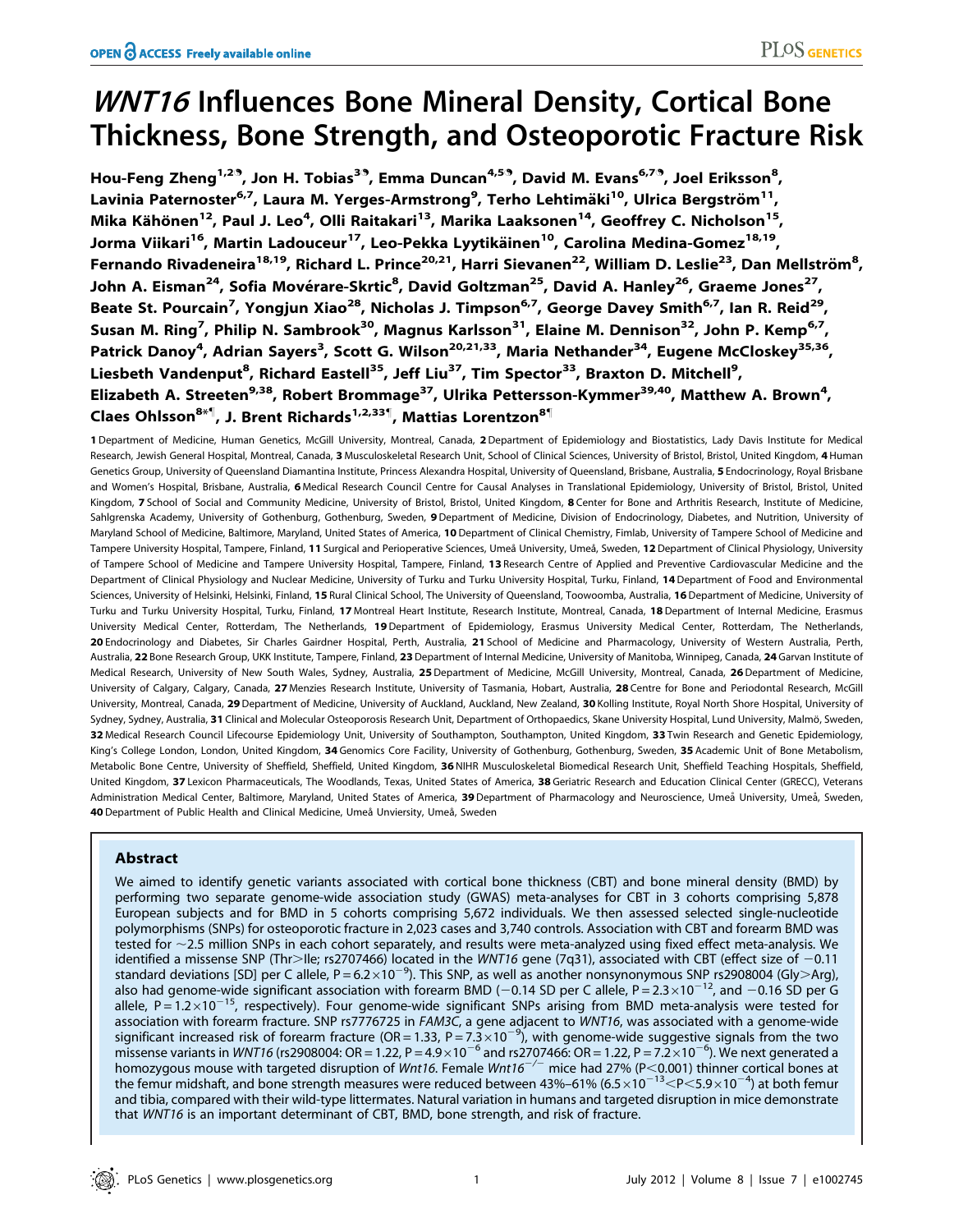Citation: Zheng H-F, Tobias JH, Duncan E, Evans DM, Eriksson J, et al. (2012) WNT16 Influences Bone Mineral Density, Cortical Bone Thickness, Bone Strength, and Osteoporotic Fracture Risk. PLoS Genet 8(7): e1002745. doi:10.1371/journal.pgen.1002745

Editor: Greg Gibson, Georgia Institute of Technology, United States of America

Received December 9, 2011; Accepted April 4, 2012; Published July 5, 2012

**Copyright:** © 2012 Zheng et al. This is an open-access article distributed under the terms of the Creative Commons Attribution License, which permits restricted use, distribution, and reproduction in any medium, provided the original author and source are credited

Funding: The UK Medical Research Council (Grant ref: 74882), the Wellcome Trust (Grant ref: 076467), and the University of Bristol provide core support for the Avon Longitudinal Study of Parents and their Children (ALSPAC). The national German MediGRID and Services@MediGRID part of the German D-Grid (who provided resources for the GOOD analysis) are both funded by the German Bundesministerium fuer Forschung und Technology under grants #01 AK 803 A-H and #01 IG 07015 G. L Paternoster, DM Evans, and this work were supported by a Medical Research Council New Investigator Award (MRC G0800582 to DM Evans). JP Kemp is funded by a Wellcome Trust four-year PhD studentship in molecular, genetic, and life course epidemiology (WT083431MA). The GOOD and MrOS Sweden investigators were supported by the Swedish Research Council, the Swedish Foundation for Strategic Research, the ALF/LUA research grant in Gothenburg, the Lundberg Foundation, the Torsten and Ragnar Söderberg's Foundation, the Novo Nordisk Foundation, and the European Commission grant HEALTH-F2-2008-201865-GEFOS. The Young Finns Study has been financially supported by the Academy of Finland: grants 126925, 121584, 124282, 129378, 117797, 216310, and 41071; the Social Insurance Institution of Finland; Kuopio, Tampere, and Turku University Hospital Medical Funds; Juho Vainio Foundation; Paavo Nurmi Foundation; Finnish Foundation of Cardiovascular Research and Finnish Cultural Foundation; Sigrid Juselius Foundation; Tampere Tuberculosis Foundation; and Emil Aaltonen Foundation. AOFS: NIH research grants R01 AG18728, R01HL088119, R01AR046838, U01 HL084756, P30DK072488, and F32AR059469. AOGC: The Anglo-Australasian Osteoporosis Genetics Consortium was funded by a project grant from the Australian National Health and Medical Research Council (Australia) (grant reference 511132). Funding was also received from the Australian Cancer Research Foundation and Rebecca Cooper Foundation (NHMRC, Australia). MA Brown was funded by an NHMRC Senior Principal Research Fellowship (grant reference APP1024879). CaMos/ManMc: This work was supported by grants from the Canadian Foundation for Innovation, the Canadian Institutes of Health Research (CIHR), Fonds de la recherche en santé du Quebec and the Jewish General Hospital, Ministere Développement Économique, Innovation et Exportation du Québec, Fonds de la recherche en santé du Québec, Lady Davis Institute of Medical Research, and the Dairy Farmers of Canada. TwinsUK: NIHR Biomedical Research Centre (grant to Guys' and St. Thomas' Hospitals and King's College London); the Chronic Disease Research Foundation, Wellcome Trust; and National Institutes of Health Research, National Health and Medical Research Council (Australia) grant 1010494. UFO: The Umea˚ Fracture and Osteoporosis Study (UFO) is supported by BBMRI.se, the Swedish Research Council (K20006-72X-20155013), the Swedish Sports Research Council (87/06), the Swedish Society of Medicine, and the Kempe-Foundation (JCK-1021), and by grants from the Medical Faculty of Umea Unviersity (ALFVLL:968:22-2005, ALFVLL-937-2006, ALFVLL 223:11-2007, ALFVLL-78151-2009) and from the county council of Västerbotten (Spjutspetsanslag VLL:159:33-2007). The funders had no role in study design, data collection and analysis, decision to publish, or preparation of the manuscript.

Competing Interests: R Brommage and J Liu are full-time employees of Lexicon Pharmaceuticals. All other authors have declared that no competing interests exist.

\* E-mail: claes.ohlsson@medic.gu.se

- . These authors contributed equally to this work.
- " These authors also contributed equally to this work.

# Introduction

Osteoporosis is a common skeletal disease characterized by reduced areal bone mineral density (BMD) and defects in the microarchitecture of bone, resulting in an increased risk of fragility fracture [1]. Osteoporotic fractures affect between one third to one half of white women [2] and currently incur direct costs exceeding \$19 billion per year in the United States alone [3]; and this socioeconomic burden is increasing with the ageing of industrial societies [4].

Twin and family studies have revealed that genetic factors can explain up to 85% of the variation in peak BMD [5,6]. Since 2007, we and others have published several genome-wide association studies (GWAS) for osteoporosis and related traits [7,8,9,10,11,12,13,14] identifying multiple common variants associated with BMD and highlighting biologic pathways that influence BMD.

Most osteoporotic fractures occur at peripheral sites, mainly containing cortical bone, after the age of 65 [15]. As indicated by a recent study, bone loss at this age is mainly due to loss in cortical and not trabecular bone [16]. In human cadaver femurs, cortical bone has been reported to be the main determinant of the femoral neck bone strength, while trabecular bone only contributes marginally to bone strength at this site [17]. Evidence implicating cortical thinning as a risk factor for hip fracture has also been presented [18]. The heritability for cortical thickness, measured using computed tomography, has been reported to be as high as 51% [19].

BMD is a complex trait, obtained from a 2-dimensional projectional scan of the given bone with dual x-ray absorptiometry (DXA). Although BMD is the most clinical useful measure for diagnosing bone fragility (osteoporosis), it fails to provide a detailed skeletal phenotype necessary to discern traits such as bone geometry and volumetric BMD (vBMD) [20]. Most of the loci or genes identified have been associated with BMD at lumbar spine and/or femoral neck, sites rich in trabecular bone. Therefore, we hypothesized that investigating BMD at the forearm, a primarily cortical bone site, as well cortical bone thickness, a trait with high heritability, would serve as successful strategies to identify novel bone related genetic loci.

Forearm fractures are among the most common fractures, affecting 1.7 million individuals per year. In contrast to hip fractures [21], forearm fractures have been shown to be highly heritable, with estimates of 54% [22]. To our knowledge, no GWA studies for cortical bone thickness, forearm BMD or fractures have been published. Importantly, we are aware of only one previous locus [12] that has been associated with risk of fracture even in large-scale meta-analytic efforts at a genome-wide significant level (reviewed previously) [23,24,25].

In this study, we performed two separate GWA meta-analyses in order to identify loci for cortical bone thickness of tibial diaphysis and BMD at the distal radius. Firstly, we performed a GWA study of three large and well-characterized independent discovery cohorts of 5,878 samples with the aim of identifying genetic loci for cortical thickness. SNPs meeting GWAS significance in the discovery meta-analysis were also tested for association in a large replication cohort  $(N = 1032)$ . In the second and separate GWA meta-analysis, we combined genome-wide association results of 5,672 samples with BMD measurement at the forearm site from five cohorts; we then sought evidence of association of selected genome-wide significant signals in three cohorts comprising 5,763 individuals for forearm fracture.

To determine the possible functional role of the identified genes on cortical bone thickness and bone strength, we generated mice with inactivated genes and investigated their skeletal phenotype.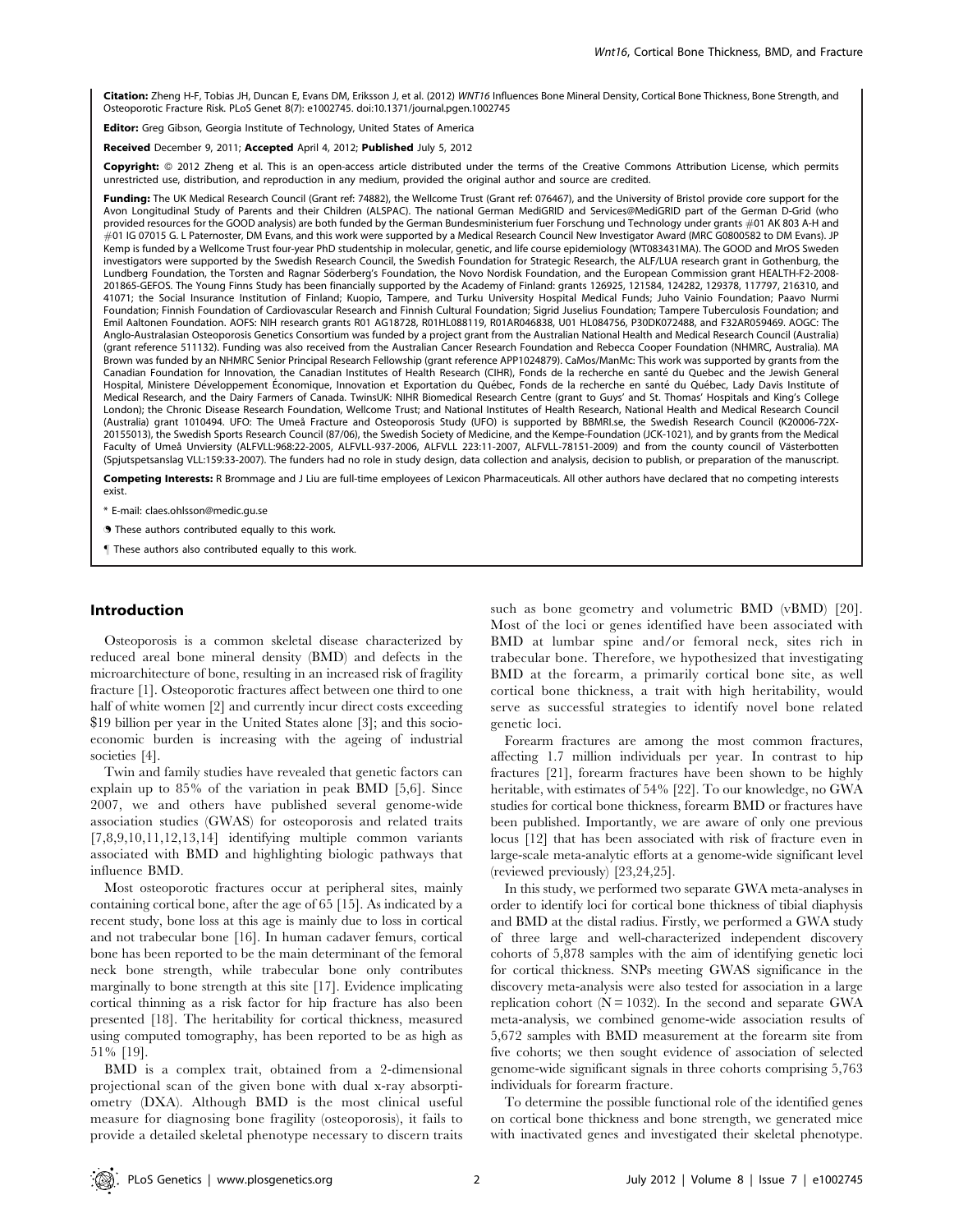## Author Summary

Bone traits are highly dependent on genetic factors. To date, numerous genetic loci for bone mineral density (BMD) and only one locus for osteoporotic fracture have been previously identified to be genome-wide significant. Cortical bone has been reported to be an important determinant of bone strength; so far, no genome-wide association studies (GWAS) have been performed for cortical bone thickness (CBT) of the tibial and radial diaphysis or BMD at forearm, a skeletal site rich in cortical bone. Therefore, we performed two separated metaanalyses of GWAS for cortical thickness of the tibia in 3 independent cohorts of 5,878 men and women, and for forearm BMD in 5 cohorts of 5,672 individuals. We identified the 7q31 locus, which contains WNT16, to be associated with CBT and BMD. Four SNPs from this locus were then tested in 2,023 osteoporotic fracture cases and 3,740 controls. One of these SNPs was genome-wide significant, and two were genome-wide suggestive, for forearm fracture. Generating a mouse with targeted disruption of Wnt16, we also demonstrated that mice lacking this protein had substantially thinner bone cortices and reduced bone strength than their wild-type littermates. These findings highlight WNT16 as a clinically relevant member of the Wnt signaling pathway and increase our understanding of the etiology of osteoporosis-related phenotypes and fracture.

The resultant findings increase our understanding of the genetic basis of osteoporosis and osteoporotic fracture.

# Results

#### GWAS Meta-Analysis of Cortical Thickness

Anthropometrics, and bone variables for the three discovery GWAS cohorts and one replication cohort are presented in Table S1. Marked deviation from the null distribution amongst the lowest observed p-values were observed for the meta-analysis results (Figure S1). The results showed that the greatest evidence for association between genetic variation and tibial cortical thickness was seen for rs9525638 on chromosome 13, slightly upstream of the RANKL gene  $(-0.11$  standard deviations [SD] per T allele,  $P = 3.3 \times 10^{-10}$  (Table 1, Figure S2 and Figure S3). The second strongest genetic signal (rs2707466) for cortical thickness was located at the  $W\!N\!T16$  locus  $(-0.10$  SD per C allele,  $P = 5.9 \times 10^{-9}$  (Table 1, Figure 1 and Figure S2). The SNP  $rs2707466$  represents a missense polymorphism (Thr $>$ Ile) located in the fourth exon of WNT16.

We selected our top two regions, the RANKL and WNT16 loci, with SNPs with  $P<1\times10^{-5}$  and carried out analyses conditional on the most associated SNPs in each region: rs9525638 and rs2707466, respectively. When conditioning on the most significant SNP in the WNT16 region (rs2707466) an additional suggestive signal (rs12706314 in C7orf58, P condition =  $7.3 \times 10^{-5}$ ) appeared, but did not achieve genome-wide significance. Using a similar conditional analysis (with rs9525638) for the RANKL locus, no additional SNPs with an independent signal appeared.

#### Cortical Thickness Replication Study

Two SNPs (rs9525638, rs2707466) were selected for replication in the MrOS Sweden cohort. In the replication stage, SNP rs2707466 at the WNT16 locus was significantly associated with tibial cortical thickness  $(-0.11$  SD per C allele, P = 0.008), whilst

no strong evidence of association was seen for rs9525638 near the RANKL locus although the estimated effect was in the same direction as in the discovery meta-analysis (Table 1). Thus, rs2707466 was the only SNP that was significantly associated with cortical thickness in both the discovery and replication cohorts (combined  $-0.11$  SD per C allele,  $P = 1.5 \times 10^{-10}$ ). Therefore, further analysis of associations with bone traits was constrained to rs2707466 at the WNT16 locus. Associations between rs2707466 and cortical thickness were highly similar when performed according to sex (Figure 2). No evidence of a significant impact of age for the association between rs2707466 and cortical thickness was found (ALSPAC (young) vs. GOOD, YFS and MrOS combined (adult and older):  $-0.09$  SD vs.  $-0.13$  SD per C allele,  $P = 0.135$ , for heterogeneity between the two groups). In the combined meta-analysis, rs2707466 was not associated with either cortical vBMD or periosteal circumference (Table S2). In the GOOD cohort, rs2707466 was associated with cortical bone thickness also at the radius  $(-0.12$  SD per C allele, P = 0.008).

#### GWAS Meta-Analysis of Forearm BMD

The information of the five forearm BMD cohorts is presented in Table S3. A quantile-quantile plot of the observed P values showed a clear deviation at the tail of the distribution from the null distribution (Figure S4). The meta-analysis revealed that 54 SNPs within the 7q31 locus had genome-wide significant associations  $(P<4.6\times10^{-8})$  with forearm BMD (Table S4 and Figure S5). The most significant SNP was at rs2536189 ( $-0.16$  SD per C allele,  $P = 8.5 \times 10^{-16}$ . Two common amino acid substitutions at WNT16,  $rs2908004$  (Gly>Arg) (-0.16 SD per G allele,  $P = 1.2 \times 10^{-15}$ ) and rs2707466 (Thr>Ile as described in cortical thickness study) (-0.14 SD per C allele, P =  $2.3 \times 10^{-12}$ ) also demonstrated genome-wide significance (Table 2). The highlighted locus at 7q31 locus included genome-wide significant SNPs at the WNT16 (wingless-type MMTV integration site family, member 16), FAM3C (family with sequence similarity 3, member C) and C7orf58 (chromosome 7 open reading frame 58) genes (Figure 3). To identify the possible secondary signals in this locus, we carried out a conditional analysis. When conditioning on rs2536189, the most significant SNP at WNT16 for BMD, an additional signal (rs1554634 in C7orf58,  $P = 7.8 \times 10^{-8}$ ) was highlighted at a genome-wide suggestive level of association (Figure S6). This SNP is in LD with rs12706314 in C7orf58  $(r^2 = 0.35$  and  $D' = 0.72$  in HapMap CEU), which showed suggestive association with cortical thickness when conditioning on the top signal for cortical thickness.

#### Forearm Fracture Association Study

In order to investigate whether the variants showing association with forearm BMD also have an effect on the risk of forearm fracture, we selected 4 genome-wide significant SNPs from the BMD analysis for de novo genotyping in samples with forearm fracture and their controls (Table S5), including the two missense SNPs in WNT16 (rs2707466 and rs2908004), one from FAM3C (rs7776725) and one from C7orf58 (rs10274324). In the metaanalysis for osteoporotic fracture, comprising 2,023 forearm fracture cases and 3,740 controls, from 3 cohorts, we identified the rs7776725 SNP in FAM3C as being genome-wide significant for forearm fracture, with each C allele increasing the odds of fracture by 1.33 (95% confidence interval [CI]: 1.20–1.46, Pvalue =  $7.3 \times 10^{-9}$ ) (Table 2 and Figure 4). The two missense SNPs in WNT16 also demonstrated strong associations with risk of fracture (rs2908004, risk allele G, OR = 1.22 [95% CI: 1.12–1.33], P-value =  $4.9 \times 10^{-6}$  and rs2707466, risk allele C, OR = 1.22 [95% CI: 1.11-1.33], P-value  $7.2 \times 10^{-6}$ ). SNP rs10274324 from C7orf58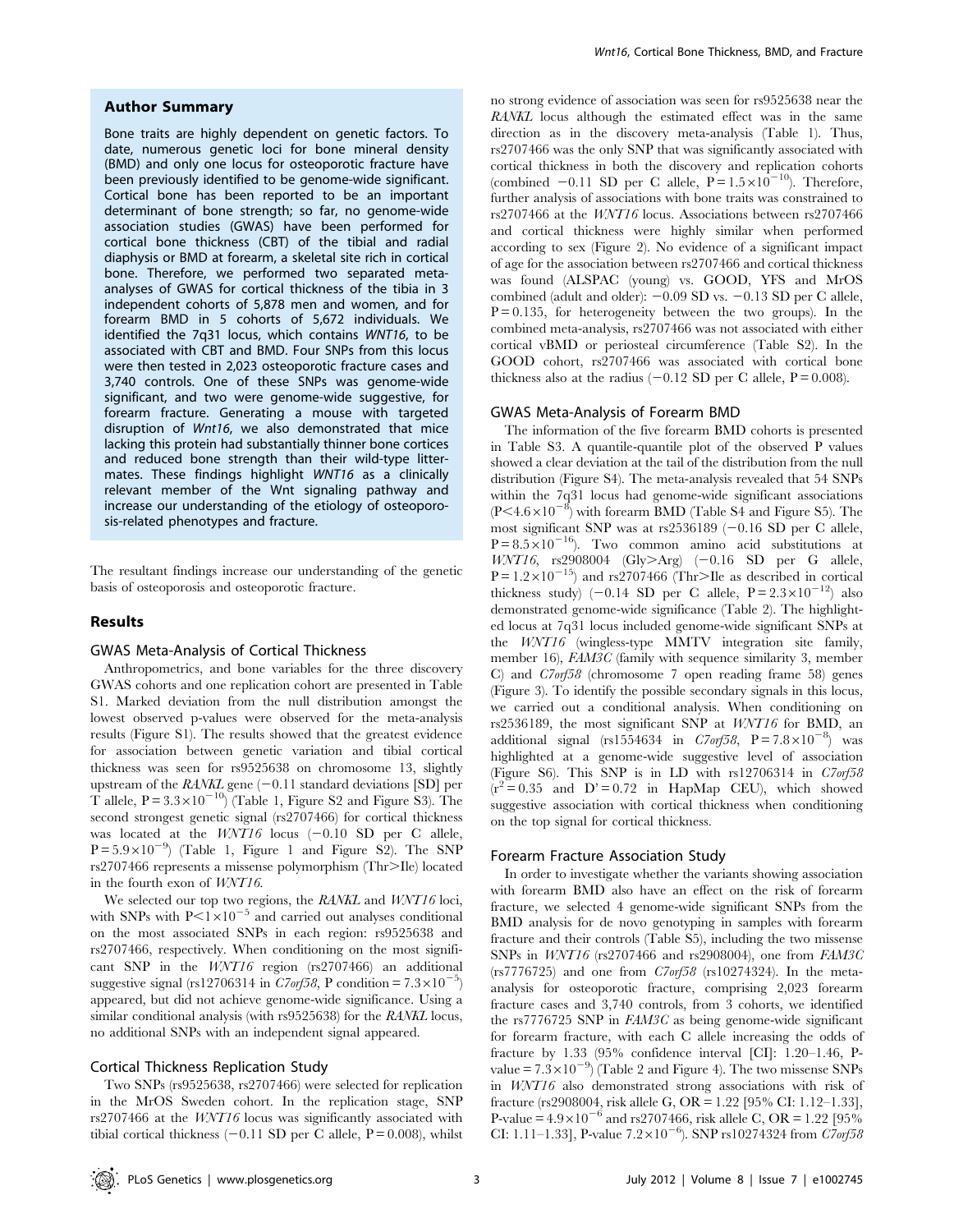

#### 

Figure 1. SNP rs2707466 regional association plot of the discovery genome-wide meta-analysis of cortical thickness. Circles show GWA meta-analysis p-values, with different colors indicating varying linkage disequilibrium with rs2707466 (diamond). doi:10.1371/journal.pgen.1002745.g001

was not associated with fracture in this study  $(P = 0.15)$ . These results were consistent across the three cohorts (Table S6).

## Mouse Gene Deletion Studies

Mice with a gene deletion of  $Wnt16$  ( $Wnt16^{-7}$ ) appeared healthy with no discernible morphological or growth defects, and had normal body weight and femur length at 24 weeks. In microCT analyses of the femoral diaphysis, male  $\textit{Wnt16}^{-/-}$  mice had a trend suggestive of reduced cortical thickness  $(-7\%,$  $P = 0.14$ ), and reduced cortical bone polar moment of inertia  $(-16\%, \text{ P}<0.001)$  (Table 3); female  $Wnt16^{-/-}$  mice had substantially reduced cortical cross sectional area  $(-36\%$ , P $<$ 0.001) and cortical thickness ( $-27\%$ , P $<$ 0.001) and calculated bone strength (polar moment of inertia,  $-55\%$ ) (Table 3). Trabecular bone volume fraction (bone volume/total volume), as measured by microCT of  $5<sup>th</sup>$  lumbar vertebrae (LV5), was similar in wild-type and  $Wnt16^{-/-}$  mice (Table 3). In three-point bending tests, measures of bone strength (stiffness, maximal force to breakage and work to failure) were decreased between 43–61%  $(6.5 \times 10^{-13} < P < 5.9 \times 10^{-4})$  in  $With 6^{-/-}$  female mice at both femur and tibia (Figure 5). However, microCT parameters of the femoral shaft and LV5 in male wild type and  $Fam3c^{-/-}$  mice did not reveal any consistent differences across the three targeting strategies (Table S7).

#### **Discussion**

Forearm fractures are a common and costly condition. In two separate GWASs for forearm BMD and cortical bone thickness we have identified variants that are genome-wide significant for these traits and, importantly, for forearm fracture at the 7q31

locus. Further, we have provided functional data from mice demonstrating that  $Wnt16^{-/-}$  mice have reduced cortical bone thickness and bone strength. These results are among the first to demonstrate a genome-wide significant locus for osteoporotic fracture suggesting that this locus is an important genomic determinant of cortical bone thickness and forearm BMD and fracture as well.

WNT16 is a member of the wingless-type MMTV integration site family, which has been reported to mediate signaling via canonical or non-canonical Wnt pathways. The canonical Wnt pathway has been shown to regulate bone mass. Specifically, loss of function mutations in the Wnt-co receptor LRP5, as seen in osteoporosis pseudoglioma syndrome, result in a dramatic loss in bone mass [26], while gain of function mutations give rise to extremely high BMD (5 SD above normal) [27]. *Wnt16* has been proposed to signal via the non-canonical pathway [28], regulating haematopoetic stem cell specification in zebra fish, but whether this signaling system involves regulation of osteoblasts, which are of mesenchymal origin, is unclear. Little is known of the role of WNT16 in skeletal development and function, but *Wnt16* has previously been implicated in synovial joint development in mice [29]. Several genes involved in the Wnt pathway have been previously identified to be associated with BMD by GWAS. These include known loci CTNNB [10], SOST [30], LRP4 [9,10], LRP5 [8,10], *FOXC2* [10], *GPR177* [10], and *MEF2C* [10]. Our study adds WNT16 to this list of bone-influencing Wnt factors. In addition to our GWA meta-analyses results for cortical bone thickness and forearm BMD, we present a functional study demonstrating that  $Wnt16^{-/-}$  mice have a substantial decrease in cortical bone thickness (27%) and bone strength (43–61%), but not bone length. Further, Medina et al (accompanying submission)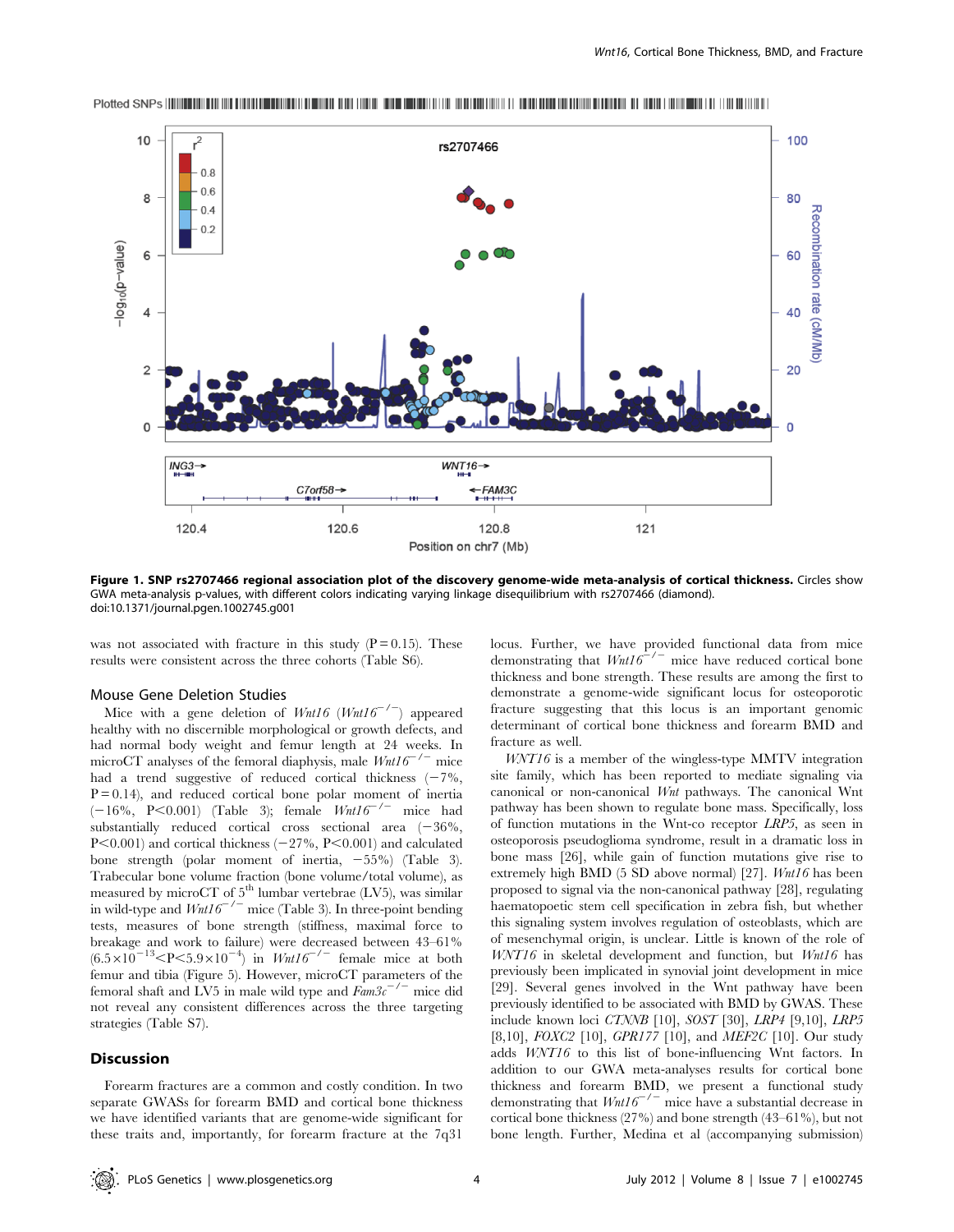|                   |           |                  | Discovery |                  |                 |        |             |                  |        |                      |                  |                | Meta-Analysis |              |                                      | Replication |              |                          | Combined    |             |             |
|-------------------|-----------|------------------|-----------|------------------|-----------------|--------|-------------|------------------|--------|----------------------|------------------|----------------|---------------|--------------|--------------------------------------|-------------|--------------|--------------------------|-------------|-------------|-------------|
|                   |           |                  |           | Alspac discovery |                 | ဓိဝ    | discovery   |                  |        | <b>YFS Discovery</b> |                  |                |               |              |                                      |             | MrOs Sweden  |                          | All cohorts |             |             |
| Position<br>Genel | 훓         | allele<br>Effect | z         | Beta (se) p      |                 |        | Beta (se) p |                  | Z      | Beta (se) p          |                  | freq<br>Allele |               | Beta<br>(se) | Q                                    |             | Beta<br>(se) | Ω                        | z           | Beta (se) p |             |
| TNFSF11           | rs9525638 |                  |           | $3382 - 0.11$    | $2.1E - 07$ 938 |        | $-0.08$     | 0.06             | 1558   | $-0.11$              | $2.1E-03$ 0.54   |                | 5878          |              | $-0.11$ 3.3E $-10$ 1021 $-0.02$ 0.74 |             |              |                          |             | 6899 - 0.09 | $3.6E - 9$  |
| 13: 42026577      |           |                  | (0.02)    |                  |                 | (0.04) |             |                  | (0.04) |                      |                  |                | (0.02)        |              | (0.04)                               |             |              | (0.02)                   |             |             |             |
| WNT16             | rs2707466 |                  |           | $3382 - 0.08$    | $1.6E - 04$ 938 |        | $-0.14$     | $2.2E - 03$ 1558 |        | $-0.14$              | $1.7E - 04$ 0.58 |                | 5878          | $-0.10$      | $5.9E-9$                             | 1032        |              | $-0.11$ 8.0E $-0.3$ 6910 |             | $-0.11$     | $1.5E - 10$ |
| 7:120766325       |           |                  |           | (0.02)           |                 |        | (0.05)      |                  |        | (0.04)               |                  |                |               | (0.02)       |                                      | (0.04)      |              |                          | (0.02)      |             |             |

Wnt16, Cortical Bone Thickness, BMD, and Fracture

provide data indicating that variation in WNT16 also influences BMD in children, suggesting that WNT16 may influence peak bone mass. Importantly, the clinical relevance of these findings at WNT16 is supported by our observation that WNT16 influences clinical fractures in humans and bone strength in mice.

In an experimental study using forearms from cadavers, cortical bone thickness was highly correlated  $(r = 0.93)$  to the 3-point bending failure load and could improve the prediction of this strength measure, in combination with bone mineral content derived from DXA [31]. Among individuals suffering a fracture at the radius, cortical bone thickness at the same site was 33% lower than in controls, which was the largest difference observed for the cortical bone traits [32]. The present study constitutes the first GWA study of cortical bone thickness, a trait with crucial importance for bone strength. The SNP rs2707466, which causes a missense amino acid substitution (Thr $>$ Ile) at the *WNT16* locus, was consistently associated with cortical thickness in a metaanalysis of three large discovery cohorts and in a replication cohort (combined  $P = 1.5 \times 10^{-10}$ ). In the GOOD cohort, the rs2707466 was also associated with cortical bone thickness at the radius, with an effect size similar to what was seen for the tibia, indicating that the WNT16 locus affects cortical bone thickness at both the forearm and leg. Interestingly, the most significant 14 of the 54 genome-wide significant SNPs in the forearm BMD GWAS, were all in the WNT16 or FAM3C genes, and showed high correlation with the two WNT16 missense SNPs: rs2908004 and rs2707466  $(0.58\leq r2\leq 1,$  in HapMap CEU data). This finding might suggest that the association signals are driven by these coding SNPs in WNT16. These two missense variants were also strongly associated with risk of fracture in our study, but did not achieve genome-wide significance. All together, our results implicate the WNT16 locus as important for fracture risk, which would likely be mediated via an effect on cortical bone, particularly the thickness of the cortical shell.

FAM3C, which is predicted to be expressed in osteoblasts and encodes a newly identified cytokine necessary for epithelial to mesenchymal transition and retinal laminar formation in vertebrates [33]. We identified the SNP rs7776725 within the first intron of FAM3C to be genome-wide significant for forearm BMD  $(P = 8.5 \times 10^{-15})$  and forearm fracture  $(P = 8.6 \times 10^{-9})$ . Since the fracture cohorts do not have available BMD data, except for the AOGC cohort, which comprised only 7% of the fracture case population, no meaningful conclusions could be drawn for the independence of the association between fracture and forearm BMD. While candidate gene studies have previously described relationships between genetic variants and fracture [34,35,36], we are aware of only one other variant that has been demonstrated to be genome-wide significant for any type of osteoporotic fracture, arising from the ALDH7A1 gene [12]. Interestingly, SNP rs7776725 in FAM3C was previously reported to be associated with speed of sound (SOS) as analyzed by quantitative ultrasound at the radius ( $P = 1.0 \times 10^{-11}$ ) in an un-replicated GWAS carried out in Asian populations [13]. This SNP was also associated with BMD in a Caucasian population [37]. The high-throughput DEXA and microCT screen which initially identified reduced cortical bone thickness and bone strength in Wnt16 knockout mice failed to observe any skeletal phenotype changes in three independent knockouts of mouse Fam3c. Since the sample size of  $Fam3c^{-/-}$  mice was small (N = 18), the possibility of a false negative result cannot be excluded. All together, our functional studies indicate that  $Wnt16$  rather than  $Fam3c$  is responsible for the observed genetic signal arising from this locus. However, we provide no data as to whether or not gain of functions variants in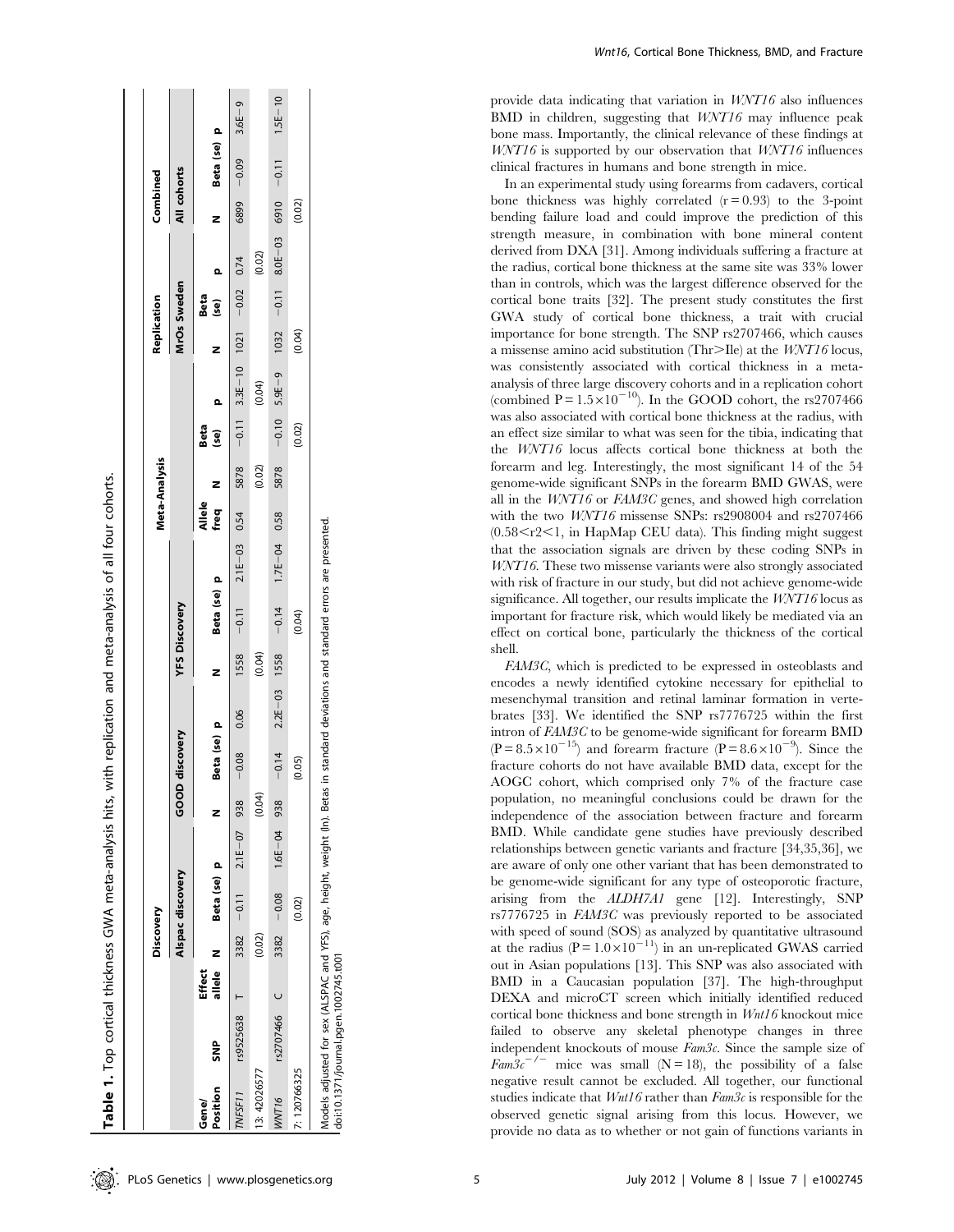

# rs2707466 (C effect allele)

Figure 2. The genome-wide meta-analysis with cortical thickness according to sex. doi:10.1371/journal.pgen.1002745.g002

Fam3c could have effects on the studied bone traits and fracture risk.

C7orf58 (FLJ21986), which codes for a hypothetical protein, has recently been identified to be associated with blood pressure in a study on Nigerians [38]. As an open reading frame, C7orf58 has no known function. In the forearm GWAS, the other 40 out of the 54 genome wide significant SNPs are from C7orf58, and show low LD with rs2908004 and rs2707466 (r2 $<$ 0.2, in HapMap CEU data), when conditioning for the top SNP (rs2536189) in *WNT16*, resulted in an additional signal (rs1554634) in C7orf58. Similarly, conditioning for rs2707466 at the WNT16 locus, in the GWAS for cortical bone thickness, resulted in an additional, suggestive signal (rs12706314, which was in LD with rs1554634) located in C7orf58. Furthermore, Medina et al (accompanying submission) demonstrate in a conditional analysis that a separate signal, other than the signal derived from WNT16,, located in C7orf58 was associated with total body BMD. Thus, these studies reveal an independent genetic signal for several bone traits, arising from C7orf58, indicating a possible functional role of this protein. Even though our functional studies imply that Wnt16 determines the bone effects of the 7q31 locus, further studies are necessary to elucidate the role of C7orf58.

In summary, we provide the first evidence of association of common variants across the genome with cortical bone thickness, forearm BMD and forearm fracture. We also provide functional data implicating WNT16 at this locus. Importantly, our findings report one of two genome-wide significant variants for osteoporotic fracture. These results suggest a critical role of Wnt signaling pathway on cortical bone thickness and bone strength determination as well as fracture susceptibility.

# Materials and Methods

#### Ethics Statement

All study participants provided informed written consent. Approval by local institutional review boards was obtained in all studies.

#### Study Samples of Bone Cortical Thickness GWAS

GOOD cohort. The Gothenburg Osteoporosis and Obesity Determinants (GOOD) study was initiated to determine both environmental and genetic factors involved in the regulation of bone and fat mass [39] [40]. Young men were randomly identified in the greater Gothenburg area in Sweden using national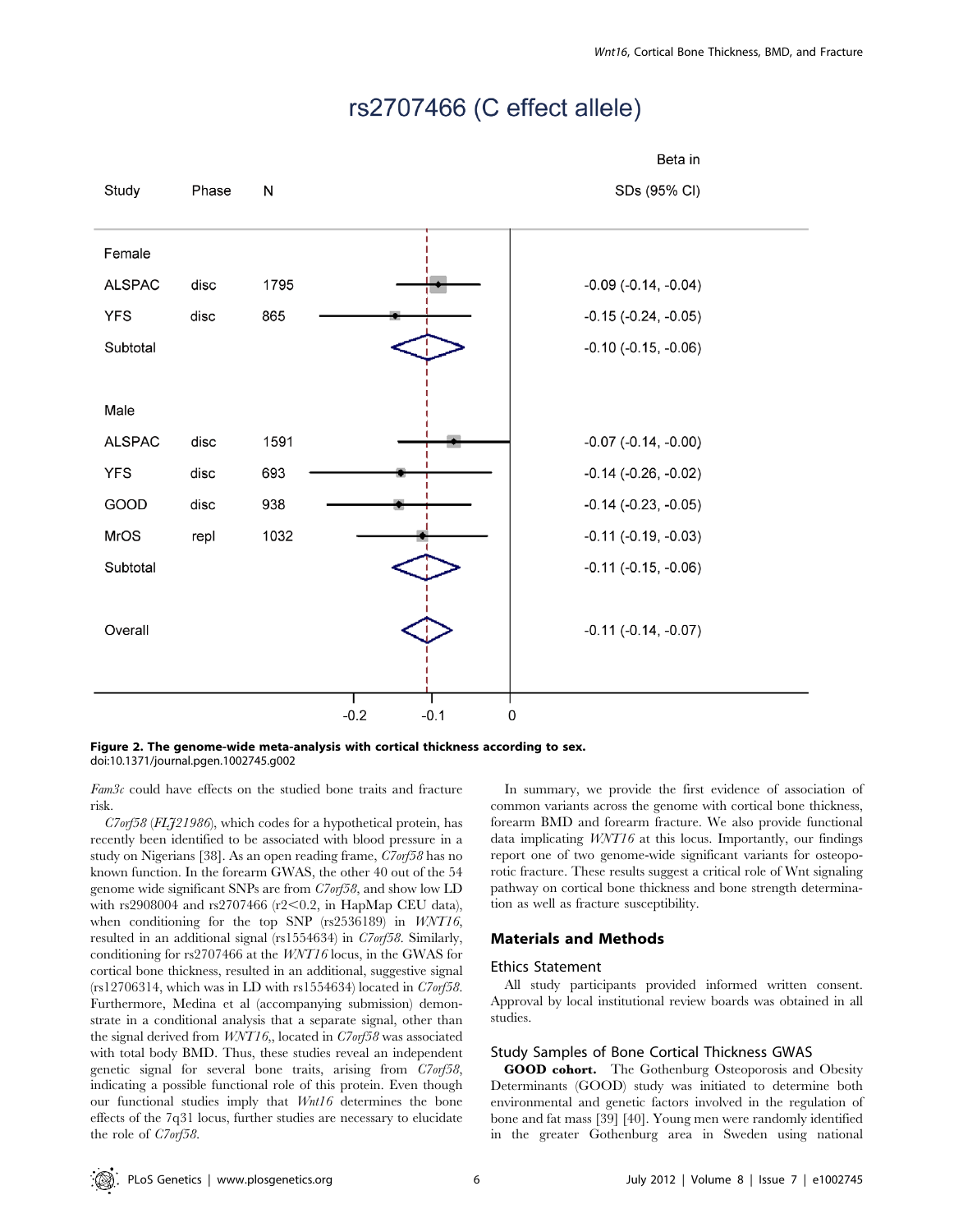

Plotted SNPs MINIMUM AND MINIMUM MINIMUM MINIMUM MINIMUM MINIMUM MINIMUM AND MINIMUM MINIMUM AND MINIMUM MINIMUM MINIMUM MINIMUM

Figure 3. Scatter plots of the observed association of 7q31 locus with forearm BMD. The P values of SNPs (shown as -log10 values in yaxis, from the genome-wide single-marker association analysis using the linear regression model) are plotted against their map position (b36) (x-axis). The color of each SNP spot reflects its r2 with rs2908004. Missense SNPs are plotted as triangles, and other SNPs are plotted as circles. doi:10.1371/journal.pgen.1002745.g003

population registers, contacted by telephone, and invited to participate. Enrolled subjects were between 18 and 20 years of age. There were no other exclusion criteria, and 49% of the study candidates agreed to participate  $(n = 1068)$ . Genotypes from 938 individuals passed the sample quality control criteria (Table S8). We carried out imputation to HapMap2 using Mach 1.0, Markov Chain Haplotyping [41], giving a total of 2,608,508 SNPs

YFS cohort. The Cardiovascular Risk in Young Finns Study (YFS) is an ongoing multi-centre follow-up of atherosclerosis risk factors in young Finns [42]. The first cross-sectional survey conducted in 1980 comprised a total of 3,596 subjects (83% of those invited) aged 3, 6, 9, 12, 15 and 18 years. The subjects were randomly selected from the national population register from five university cities in Finland (Helsinki, Turku,

Tampere, Kuopio and Oulu) and the rural municipalities in their vicinity. In 2008, 1,884 subjects (1,058 women and 826 men) aged 31–46 years participated in pQCT measurements organized in five study centers (Turku, Helsinki, Tampere, Oulu and Kuopio) between February and December 2008. Trained technologists in each center performed the measurements. The same pQCT device was used in all study centers (Stratec XCT 2000R). Pregnant women were excluded from the pQCT measurements. Subjects gave written informed consent. Bone measures are described in detail elsewhere [43]. Both pQCT measurements and genotype information were available for 1558 study subjects. Genotype imputation was performed using MACH 1.0 [41] and HapMap II CEU samples as the reference set. See more detail in Table S8.

Table 2. Association results of forearm BMD meta-analysis and fracture for selected SNPs.

|            |            |                 |    |            |            | <b>Meta Analysis of BMD GWAS</b> |                       |           | <b>Meta Analysis of Fracture Results</b> |                     |                |          |                        |
|------------|------------|-----------------|----|------------|------------|----------------------------------|-----------------------|-----------|------------------------------------------|---------------------|----------------|----------|------------------------|
| <b>CHR</b> | <b>SNP</b> | <b>POSITION</b> | EA | <b>NEA</b> | <b>EAF</b> | <b>Beta</b>                      | P-Value               | <b>RA</b> | <b>NEA</b>                               | OR (95% CI)         | <b>P-Value</b> | 12       | <b>Gene Annotation</b> |
|            | rs7776725  | 120820357       |    |            | 0.74       |                                  | $-0.17$ 8.54E $-15$   |           |                                          | $1.33(1.20-1.46)$   | $7.27E - 09$   | 11       | FAM3C                  |
|            | rs2908004  | 120757005       | G  | A          | 0.58       |                                  | $-0.16$ 1.17E $-15$ G |           | $\overline{A}$                           | $1.22(1.12 - 1.33)$ | $4.90E - 06$   | $\Omega$ | <b>WNT16 Missense</b>  |
|            | rs2707466  | 120766325       |    |            | 0.59       |                                  | $-0.14$ 2.25E $-12$   |           |                                          | $1.22(1.11 - 1.33)$ | $7.19E - 06$   | $\Omega$ | WNT16 Missense         |
|            | rs10274324 | 120686577       |    | G          | 0.94       | $-0.21$                          | $3.82E - 08$          |           | G                                        | $1.13(0.92 - 1.35)$ | $1.50E - 01$   | $\Omega$ | C7orf58                |

EA: effect allele; NEA: non-effect allele; EAF: effect allele frequency; RA: risk allele. See Table S4 for a list of all genome-wide significant SNPs.

doi:10.1371/journal.pgen.1002745.t002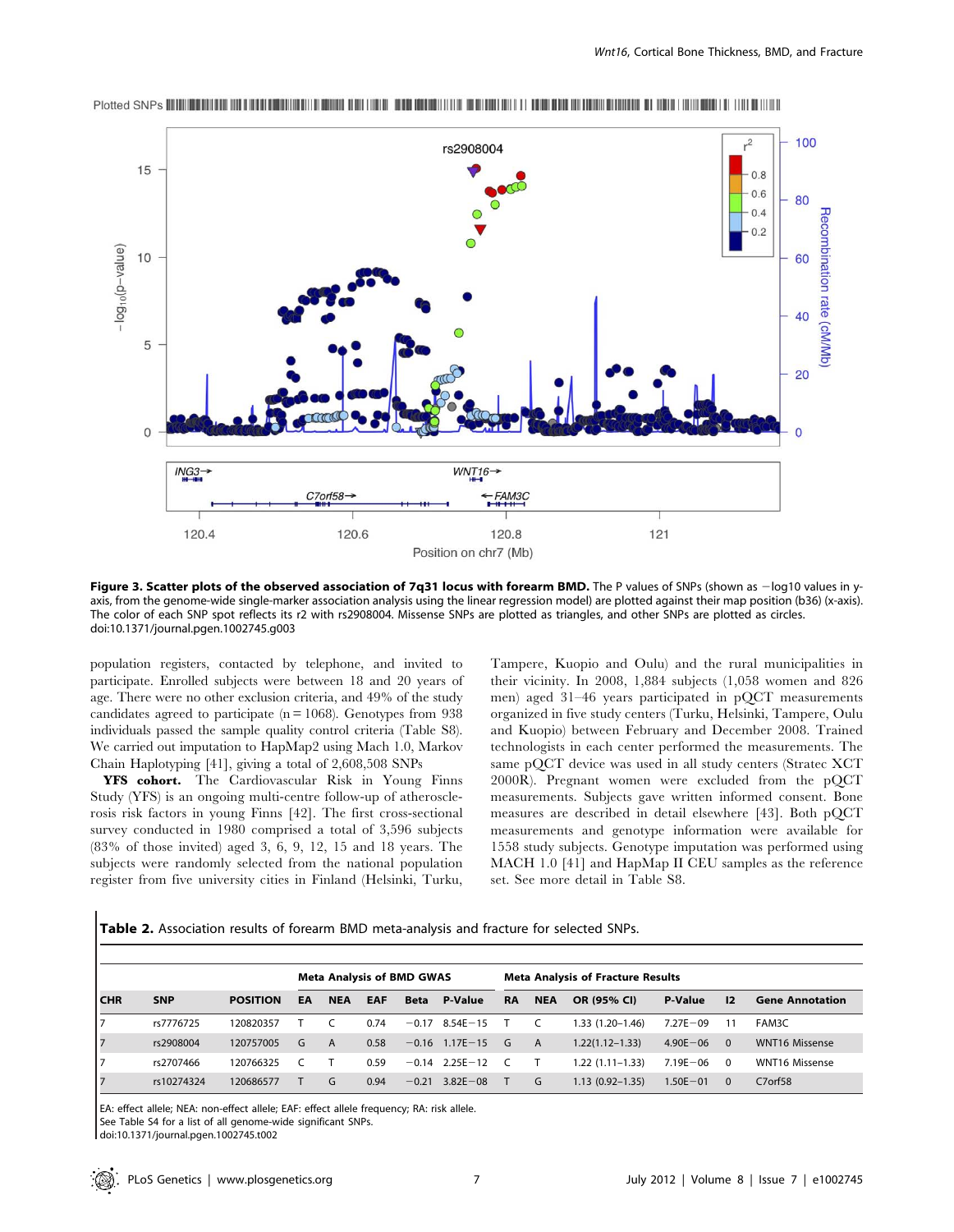

Figure 4. Forest plots of association of top SNPs for forearm fracture. doi:10.1371/journal.pgen.1002745.g004

ALSPAC cohort. The Avon Longitudinal Study of Parents and their Children (ALSPAC) is a geographically based birth cohort study investigating factors influencing the health, growth, and development of children. All pregnant women resident within a defined part of the former county of Avon in South West England with an expected date of delivery between April 1991 and December 1992 were eligible for recruitment, of whom 14,541 were enrolled (http://www.alspac.bris.ac.uk) [44]. Both mothers and children have been extensively followed from the 8<sup>th</sup> gestational week onwards using a combination of self-reported questionnaires, medical records and physical examinations. Blood samples were taken and DNA extracted as previously described [45]. 3382 study subjects had both pQCT measurements and genotype information. We carried out imputation using MACH 1.0.16, Markov Chain Haplotyping [41], using CEPH individuals from phase 2 of the HapMap project as a reference set. See more detail in Table S8.

# Study Samples of Bone Cortical Thickness Replication Study

MrOS Sweden cohort. The Osteoporotic Fractures in Men (MrOS) study is a prospective multicenter study including older men in Sweden (3014), Hong Kong  $(>2000)$ , and the United States  $($ >6000). In the present study, associations between candidate polymorphisms and skeletal parameters were investigated in the Swedish cohort (Table 1), which consists of three sub-cohorts from three different Swedish cities ( $n = 1005$  in Malmö,  $n = 1010$  in Gothenburg, and  $n = 999$  in Uppsala). Study subjects were randomly identified using national population registers, contacted and asked to participate. To be eligible for the study, the subjects had to be able to walk without assistance, provide self reported data, and sign an informed consent; there were no other exclusion criteria [46]. See more detail in Table S8.

#### Study Samples of Forearm BMD GWAS

5,672 samples from five cohorts of European descent participated in this meta-analysis (Tables S3 and S9). BMD at forearm in all cohorts was measured by dual-energy X-ray absorptiometry following standard manufacturer protocols.

TwinUK1 and TwinUK23 cohorts. TwinsUK (http:// www.twinsuk.ac.uk/) is a population-based registry of British Twins representative of the general British population [8,36,47]. Genotyping of the TwinUK1 was done by Illumina Human Hap300, and TwinUK23 by HumanHap610Q. Imputation was performed using the IMPUTE software package version 2 [48] based on HapMap2, release 22.

AFOS cohort. The Amish Family Osteoporosis Study (AFOS) study was designed to identify genetic determinants of osteoporosis in the Old Order Amish (OOA) population from Lancaster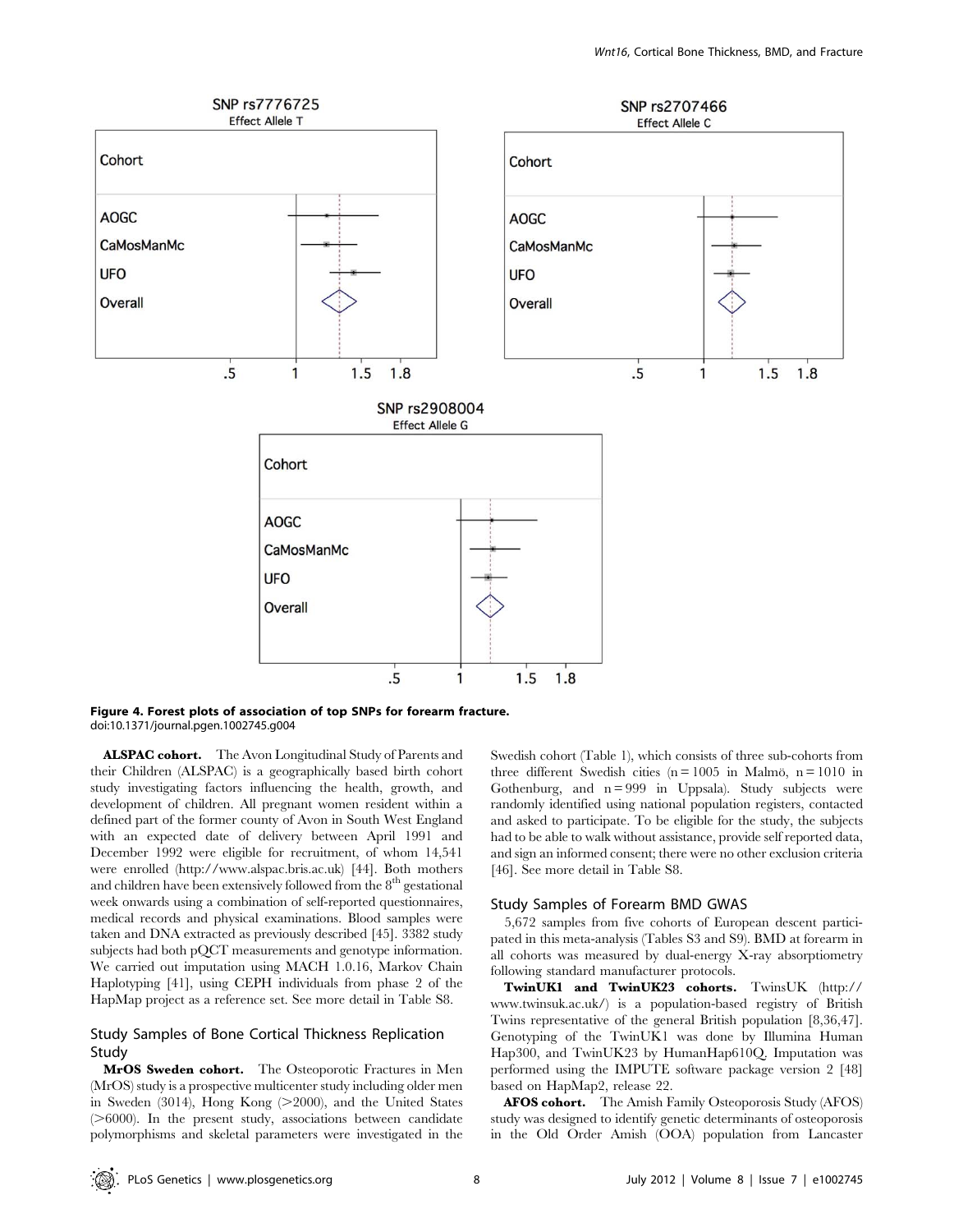

Figure 5. Decrease of bone strength of Wnt16 knockout mice at femur and tibia. In Femur group, the sample size are 23 wide type (WT) mice and 13 knock out (KO) mice, and in Tibia group, the sample size are 12 WT mice and 9 KO mice. The P values for each group are shown in the figure.

doi:10.1371/journal.pgen.1002745.g005

County, PA USA [49,50]. Genotyping was done using either the Affymetrix 500K or 6.0 genotyping chip. The Birdseed genotypecalling algorithm was used. Imputation was performed using MACH on the HapMap2, rel 22 data.

contacted and invited to participate in a five-year follow-up exam [51]. Forearm BMD measurements were available in 731 men (Table S3).

AOGC cohort. The Anglo-Australasian Osteoporosis Genetics Consortium (AOGC) study collected unrelated individuals with extreme BMD phenotypes as a powerful strategy for gene discovery in quantitative traits [11,52]. Genotyping was performed

GOOD cohort. The GOOD study subjects (study inclusion criteria described under the cortical bone thickness GWA study) were

**Table 3.** Body weight, femoral length, and MicroCT data in Wnt16<sup>-/-</sup> mice, males (WT = 9; Wnt16<sup>-/-</sup> = 11) and females (WT = 24,  $Wnt16^{-/-} = 16$ .

| l Parameter                               | Male WT<br>Mice   | Male $Wnt16^{-/-}$<br>Mice | <b>Statistics</b>                     | <b>Female WT</b><br>Mice | Female $Wnt16^{-/-}$<br>Mice | <b>Statistics</b>                    |
|-------------------------------------------|-------------------|----------------------------|---------------------------------------|--------------------------|------------------------------|--------------------------------------|
| Body Weight (grams)                       | $35.4 \pm 1.8$    | $37.6 \pm 1.3$             | $\Delta$ = $\uparrow$ 10%, P = 0.35   | $27.3 \pm 0.8$           | $25.9 \pm 1.3$               | $\Delta = \sqrt{5\%}$ , P = 0.34     |
| Femur Length (mm)                         | $16.3 \pm 0.2$    | $16.2 \pm 0.2$             | $\Delta = \uparrow 1\%$ , P = 0.58    | $16.2 \pm 0.1$           | $16.1 \pm 0.1$               | $\Delta = 0\%$ , P = 0.86            |
| LV5 BV/TV (%)                             | $20.0 \pm 1.7$    | $22.9 \pm 1.1$             | $\Delta = \uparrow 15\%$ , P = 0.15   | $15.0 \pm 1.2$           | $16.0 \pm 1.1$               | $\Delta = \uparrow$ 7%, P = 0.54     |
| Femur Shaft Total Area (mm <sup>2</sup> ) | $1.83 \pm 0.09$   | $1.60 \pm 0.08$            | $\Delta = \downarrow 13\%$ , P = 0.07 | $1.57 \pm 0.04$          | $1.07 \pm 0.03$              | $\Delta = \downarrow$ 32%, P<0.001   |
| Femur Shaft Bone Area (mm <sup>2</sup> )  | $0.99 \pm 0.04$   | $0.88 \pm 0.04$            | $\Delta = \downarrow 11\%$ , P = 0.08 | $0.88 + 0.02$            | $0.56 \pm 0.01$              | $\Delta = \sqrt{36\%}$ , P<0.001     |
| Femur Shaft Marrow Area (mm2)             | $0.84 \pm 0.06$   | $0.72 \pm 0.06$            | $\Delta = \downarrow 15\%$ , P = 0.15 | $0.69 + 0.03$            | $0.51 \pm 0.02$              | $\Delta = \downarrow$ 24%, P<0.001   |
| Femur Shaft Cortical Thickness (um)       | $251 \pm 9$       | $233 \pm 8$                | $\Delta = \sqrt{7\%}$ , P = 0.14      | $246 \pm 4$              | $186 + 4$                    | $\Delta = \sqrt{27\%}$ , P<0.001     |
| Femur Shaft Polar MOI (mm <sup>4</sup> )  | $0.507 \pm 0.047$ | $0.428 \pm 0.49$           | $\Delta = \downarrow 16\%$ , P<0.001  | $0.376 \pm 0.016$        | $0.168 \pm 0.008$            | $\Delta = \downarrow 55\%$ , P<0.001 |

doi:10.1371/journal.pgen.1002745.t003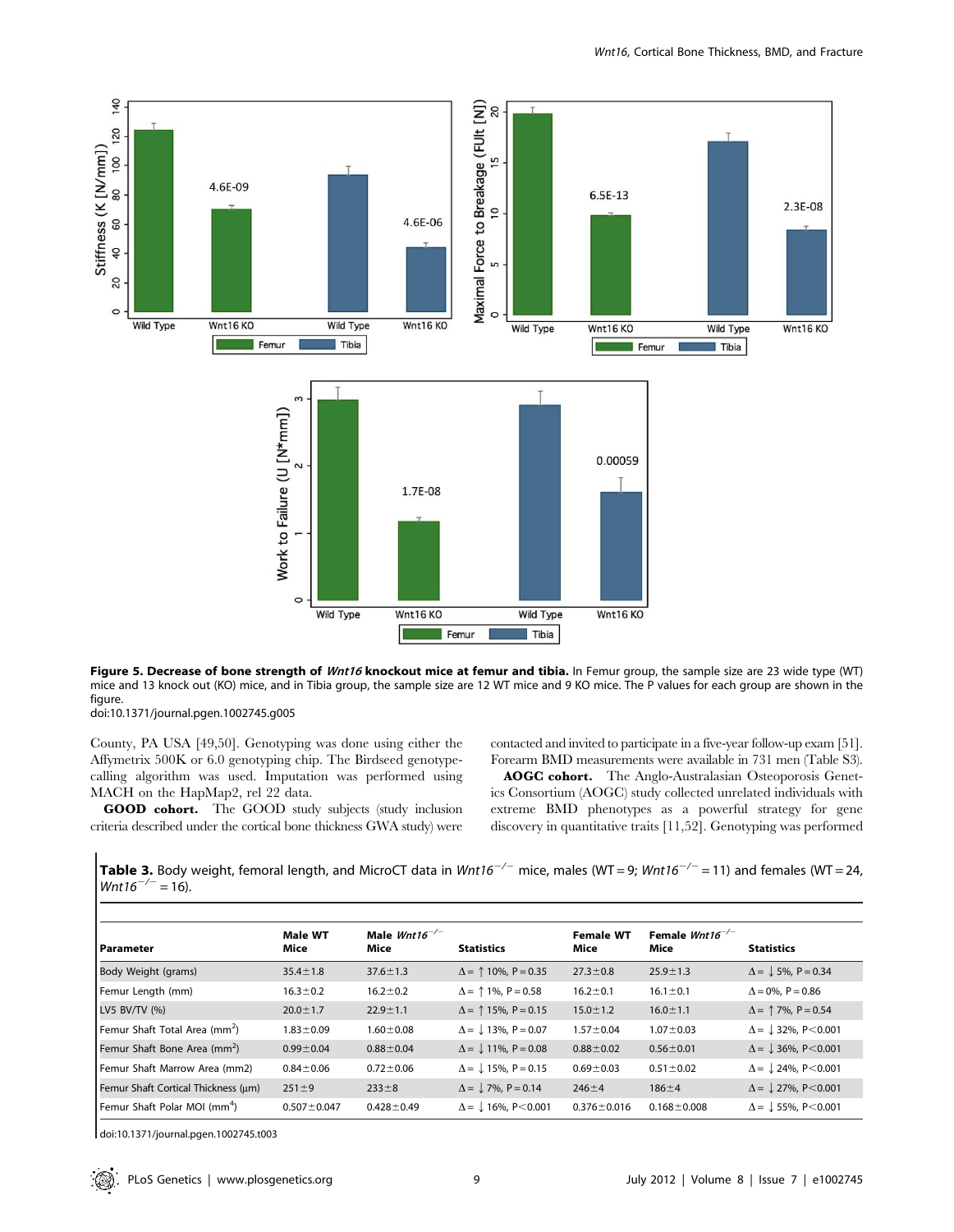using Illumina Infinium II HumHap370CNVQuad chips at the University of Queensland Diamantina Institute, Brisbane, Australia. Subsequent imputation was done based on the HapMap2 release 22 data using MACH program.

# Study Samples of Forearm Fracture Association Study

Four genome-wide significant SNPs for forearm BMD were selected to test the association with forearm fracture in 2,142 cases and 3,697 controls from three cohorts. Forearm fracture was defined as fractures resulting from low trauma (such as a fall from standing height) occurring at the wrist, ulna, radius, forearm, as well as Colles' fractures.

UFO cohort. The Umeå Fracture and Osteoporosis (UFO) study is a nested case-cohort, population-based study from Sweden designed to identify the genetic and gene-by-environmental determinants of osteoporotic fracture. This cohort is sampled from a population-based cohort study from Northern Sweden initiated to identify the risk factors for diabetes and cardiovascular disease [53,54]. In total, 1,068 cases and 1,218 age-matched controls were included from this cohort. All fractures were confirmed by radiographic or surgical report. De-novo genotyping in the UFO study was undertaken at Kbiosciences (England).

CaMos and ManMc cohort. The Canadian MultiCentre Osteoporosis study (CaMos) is a population-based prospective study of 9,423 men and women from across Canada, followed for fourteen years for osteoporotic outcomes and risk factors [55]. All fractures in the CaMos study at forearm were confirmed with radiographic or surgical report. The Manitoba-McGill (ManMc) fracture study is a population-based cohort of women undergoing surgical repair of wrist and hip fractures within the Province of Manitoba, Canada [56]. All individuals had no prior history of concomitant disease or use of bone-altering drugs. All fractures occurred at forearm and were confirmed with surgical report. ManMc was designed to complement the CaMos cohort by recruiting individuals suffering osteoporotic fractures in the most heritable age range (prior to age 70) and compare them to controls from the CaMos cohort that had not suffered an osteoporotic fracture after up to fourteen years of follow-up and subjects reaching at least 70 years of age. Weight and height at time of fracture are not collected for these study participants. 800 cases with forearm fracture and 855 controls were included from the combined CaMos/ManMc study. De novo genotyping for the CaMos and ManMc cohorts at the 4 SNPs assessed for fracture was undertaken at Kbiosciences (England).

AOGC cohort. This in silico association study included 155 forearm fracture cases and 1,672 controls from the AOGC GWAS [11]. In some samples the level of trauma was not known. In these cases, if the fracture occurred after age 60 years, it was considered to be an osteoporotic low trauma fracture, fractures occurring prior to this age with unknown trauma level were conservatively excluded. Fracture cases were identified by self-report.

#### Statistical Analysis

Genome-wide meta-analysis and replication method for **bone cortical thickness study.** The ALSPAC  $(n = 3382)$ , YFS  $(n = 1558)$  and GOOD  $(n = 938)$  discovery cohorts contributed to the genome-wide meta-analysis. We analyzed only those imputed SNPs which had a minor allele frequency of  $>0.01$  and an r<sup>2</sup> imputation quality score of  $> 0.3$  in all 3 sets (n = 2,401,124). We carried out genome-wide association analyses for cortical thickness using additive linear regression in Mach2QTL for ALSPAC, ProbABEL [57] for YFS and using GRIMP [58] for the GOOD analyses. We included age, sex, height and weight(ln) as covariates. We carried out meta-analyses of the results from

the three cohorts using the inverse variance method. Standardized betas and standard errors from each study are combined using a fixed effect model which weights the studies using the inverse variance and applying genomic control to individual studies and the combined results. Genome-wide significance was taken to be  $p<5\times10^{-8}$ . We selected one SNP from each independent region that had a  $p < 5 \times 10^{-8}$  for replication in the MrOS Sweden cohort. We also repeated the analyses in each of the three discovery cohorts, conditional on these top SNPs, to identify any additional independent associations in the regions. Additive linear regression analyses were carried out for the associations between these SNPs and cortical thickness in SPSS Statistics 17.0 for MrOS Sweden, using age, sex, height and weight(ln) as covariates. The results of all four cohorts were combined using a fixed effects inverse-variance meta-analysis in Stata (version 11.2). Correlations between bone traits in the MrOS cohort were tested and presented as Spearman's rank correlation coefficients (rho).

Genome-wide meta-analysis method for forearm BMD study. All cohorts independently conducted the association analysis of SNP allele dosage with standardized BMD residuals, while adjusting for age, age<sup>2</sup>, gender, weight and population substructure where applicable, for centre of recruitment (AOGC), and for family structure in cohorts with family members. The analyses were performed for men and women combined. Details of each study's GWAS are found on Table S9. A meta-analysis of the GWAS results was conducted using the GWAMA software (Genome-Wide Association Meta Analysis) (http://www.well.ox. ac.uk/gwama/) [59], with which meta-analyses are performed for both directly genotyped and imputed SNPs using estimates of the allelic effect size and standard error for BMD, and estimates of the allelic odds ratio and 95% confidence interval for fracture. Poorly imputed SNPs  $(r2 \text{ in } MACH \leq 0.3 \text{ or } proper\_info \text{ in } IM-$ PUTE2<0.40) and SNPs with low MAF  $(\leq 0.01)$  were excluded. The summary effect estimates for BMD and fracture risk were computed using fixed-effects inverse variance meta-analysis [60]. Cochran's  $Q$  statistic and  $I^2$  estimates were used to evaluate the heterogeneity. To control for possible inflation of statistics due to population stratification and family relations, genomic control was applied to each study as well as the overall meta-analysis [61]. Statistical significance for genome-wide BMD association study was set at  $P \leq 5 \times 10^{-8}$ .

Fracture association analysis. Four of the 54 genome-wide significant SNPs, in the forearm BMD GWAS, were selected to test the association with fracture. The rationale for picking these SNPs included: 1) Given that the Wnt pathway is central to osteoporosis etiology, two missense SNPs (rs2908004 and rs2707466) from WNT16 were selected, considering that missense SNPs may have more functional consequence than synonymous or non-coding SNPs, and that these two SNPs can fully tag the top SNP rs2536189 (r2>0.98); 2) The SNP rs7776725, which is in FAM3C, was selected because it was previously reported to be associated with speed of sound through bone, as analyzed by quantitative ultrasound at the radius [13] and was in only moderate LD with the  $rs2908004$   $(r2 = 0.58)$ ; 3) The SNP rs10274324 was selected based on its genome wide significance  $(-0.21$  SD per T allele, P =  $3.8 \times 10^{-8}$  for forearm BMD), LD information  $(r2 = 0.04$  with the top SNP rs2536189) and location (in C7orf58 gene). Therefore, the SNP selection provided assessment across all three genes at this locus (WNT16, FAM3C and C7orf58). SNPs were assessed for association with fracture risk using logistic regression models adjusted for sex, height and weight. Age was included as an additional covariate where this was not controlled for through the study design. Again, a fixed effect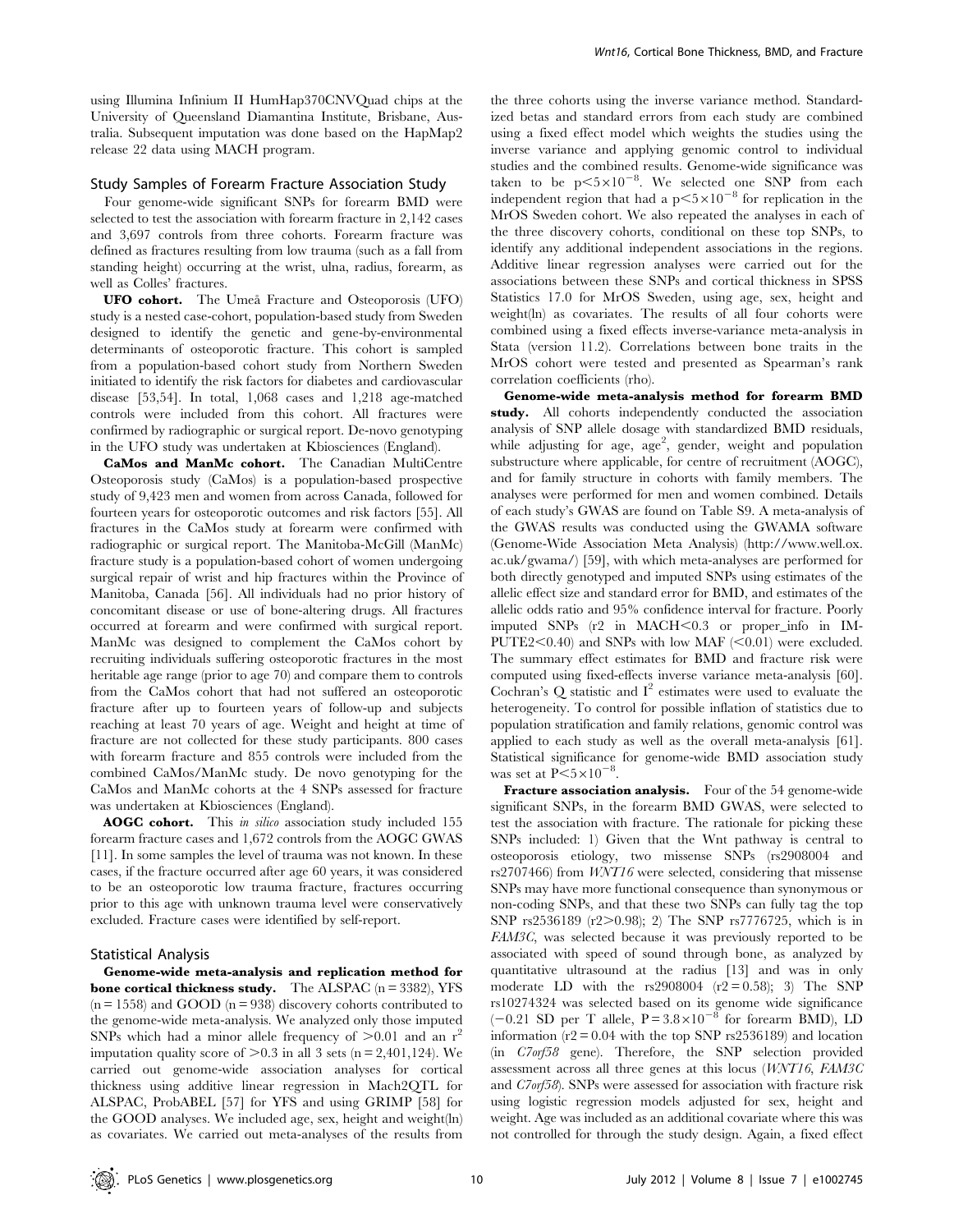meta-analysis was undertaken assessing the effect of allelic dose on risk of fracture.

# Generation of Knockout Mice

**Wnt16<sup>-/-</sup>** mice. Mice with a gene deletion of  $Wnt16$  were generated using homologous recombination techniques. The first three exons were disrupted, with confirmation by Southern hybridization analyses (Figure S7). F2 hybrid littermates, derived from C57BL/6J and 129 SvEv parental strains, were examined at 24 weeks of age.

 $Fam3c^{-1}$  mice. Three separate knockout strategies were employed to inactive mouse  $Fam3c$ : 1) gene trap disrupting the intron between the first two exons with confirmation by lack of gene expression by RT-PCR in kidney and spleen (Figure S8), 2) homologous recombination removing the first two coding exons with confirmation by Southern hybridization analysis (Figure S9), 3) homologous recombination involving replacement of the mouse gene by the human gene resulting in loss of function (Figure S10). F2 hybrid littermates, derived from C57BL/6J and 129 SvEv parental strains, were examined at 16 weeks of age. All studies were performed in accordance with institutional and regulatory guidelines for animal care.

Imaging. Male and female mice were scanned using a microCT (Scanco µCT40, Switzerland). The fifth lumbar vertebrae  $(LV5)$  were scanned with a voxel size of 16  $\mu$ m. Midshaft femurs were scanned with a voxel size of 20  $\mu$ m. All scans used a threshold of 240, an X-ray tube voltage of 55 keV, a current of 145 microamperes and an integration time of 200 microseconds. Three-point bending tests were performed using Mach-1TM Micromechanical System A300.100 (Bio Syntech Canada inc., Laval, Quebec, Canada). The extrinsic parameters (ultimate force [Fult], stiffness [K or S], and work to failure [W or U]) were determined from a force-displacement curve. The span of two support points was 7 mm. The de-formation rate was 50  $\mu$ m/s.

Statistical analysis. Two-sided student's t-test was employed to determine statistical significance of the effect of gene inactivation for each gender. Results are shown as mean+SEM.

# Supporting Information

Figure S1 Quantile-quantile plots of the observed P values versus the expected P values for association for GWAS Meta-Analysis of cortical thickness. The scatters in black showed a clear deviation at the tail of the distribution from the null distribution (the red line). (DOCX)

Figure S2 Manhattan plot for GWAS Meta-Analysis of cortical thickness. Genome-wide P values  $(-\log 10 \text{ P})$  of the linear regression analysis plotted against position on each chromosome. (DOCX)

Figure S3 SNP rs9525638 regional association plot of the discovery genome-wide meta-analysis of cortical thickness. Circles show GWA meta-analysis p-values, with different colors indicating varying linkage disequilibrium with rs9525638 (diamond). (DOCX)

Figure S4 Quantile-quantile plots of the observed P values versus the expected P values for association of Forearm BMD. The scatters in blue were based on the entire set of SNPs, whereas the scatters in black were obtained after removing WNT16 region SNPs  $(+/-400KB$  either side of rs2908004). The black line was the distribution expected if there were no association. (DOCX)

Figure S5 Manhattan plot for GWAS Meta-Analysis of Forearm BMD. Genome-wide P values  $(-\log 10 \text{ P})$  of the linear regression analysis plotted against position on each chromosome. (DOCX)

Figure S6 Scatter plots of the observed association of 7q31 locus with forearm BMD after condition on the top SNP rs2536189. The P values of SNPs (shown as  $-\log 10$  values in y-axis, from the genome-wide single-marker association analysis using the linear regression model) are plotted against their map position (b36) (xaxis).

Figure S7 A: Restriction map of the *Wnt16* gene and construction of the neomycin-resistance (neo) vector. Wnt16 exons are shown as filled boxes. Sequence information (deletion, insertion site, flanking sequence) is provided on the Taconic Farms website (http://www.taconic.com/wmspage. cfm?parm1=16 catalogue number TF3785). B: confirmation by Southern blots. (DOCX)

**Figure S8** A: Retroviral insertion disrupted  $Fam3c$  gene prior to the exon encoding amino acid 19 in a protein of 227 amino acids. Sequence information (deletion, insertion site, flanking sequence) is provided on the Taconic Farms website (http://www.taconic. com/wmspage.cfm?parm1 = 16 catalogue number TF3786). B: RT-PCR analysis revealed that the wild-type transcript was absent in the  $(-/-)$  mouse analyzed. Larger transcripts were detected at low levels in both tissues of the  $(-/-)$  mouse due to the splicing of fragments from the retroviral vector into the target transcript as determined by nucleotide sequence analysis. However, the inframe stop codon in the retroviral vector sequence was predicted to disrupt translation of this transcript. (DOCX)

Figure S9 A: homologous recombination removing the first two coding exons of Fam3c. Sequence information (deletion, insertion site, flanking sequence) is provided on the Taconic Farms website  $(\text{http://www.taconic.com/wmspage.cfm?parml} = 16$  catalogue number TF3787). B: confirmation by Southern hybridization analysis.

(DOCX)

Figure S10 A: homologous recombination involving replacement of the mouse gene by the human gene resulting in loss of function of Fam3c. Sequence information (deletion, insertion site, flanking sequence) is provided on the Taconic Farms website  $(\text{http://www.taconic.com/wmspage.cfm?parm1} = 16$  catalogue number TF3788). B: confirmation by Southern hybridization analysis.



Table S1 Characteristics of the included cohorts for GWAS meta-analysis of cortical bone thickness. (DOCX)

Table S2 SNP rs2707466 associations with pQCT derived bone parameters at different ages and meta-analyses results for cortical bone thickness study. (DOCX)

Table S3 Characteristics of the included cohorts for GWAS meta-analysis of forearm BMD. (DOCX)

Table S4 54 genome-wide significant SNPs in 7q31 for forearm BMD GWAS meta-analysis. (XLSX)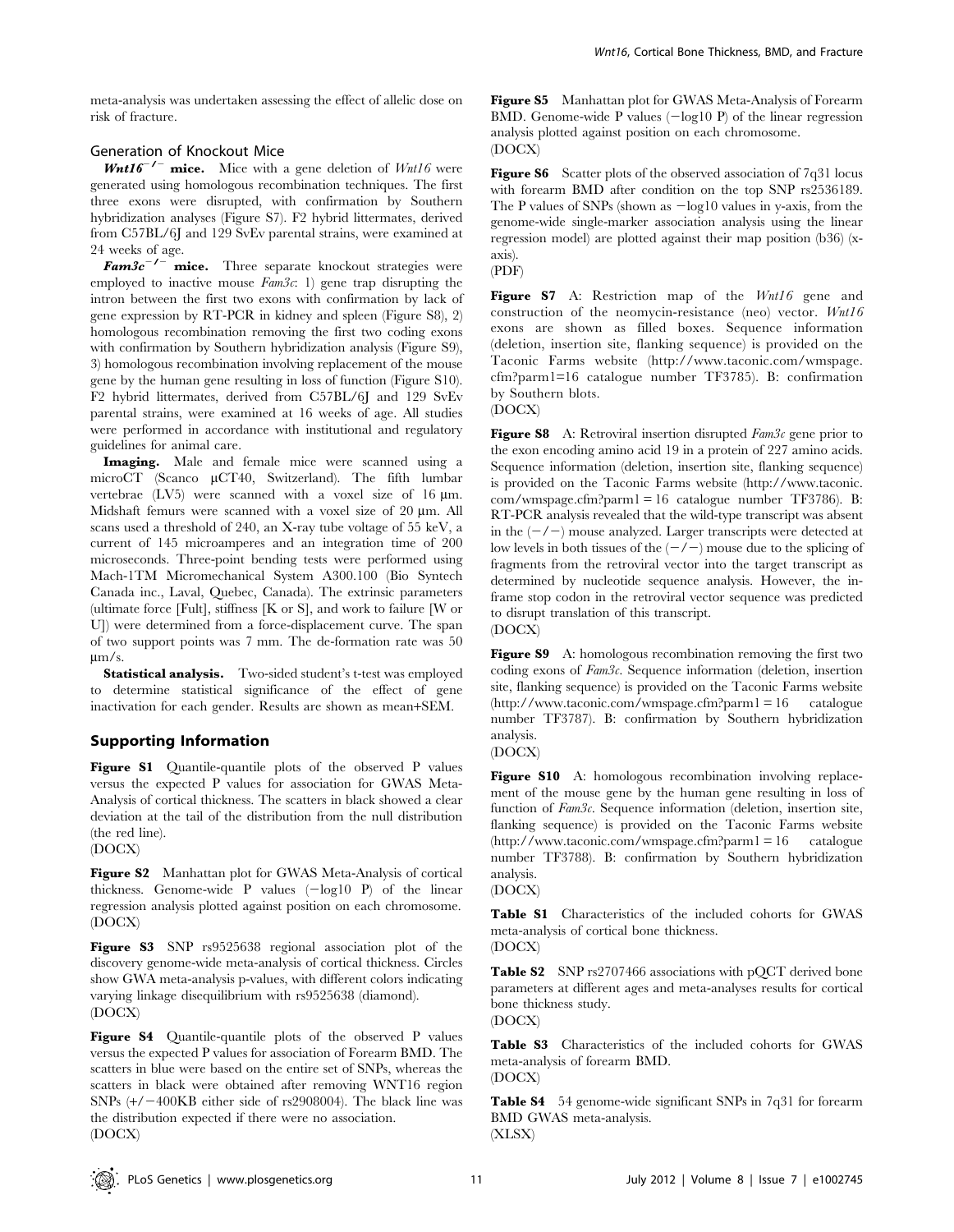Table S5 Characteristics of the included cohorts for fracture study.

(DOCX)

Table S6 Association results for the 3 fracture cohorts. (DOCX)

Table S7 Micro CT parameters of the femoral shaft and fifth lumbar vertebra (LV5) in male wild type and  $Fam3c-/-$  mice. Data are presented for each of the three KO strategies and also for the combined cohorts (WT = 2;  $Fam3c-/- = 4$  for each of the individual cohorts).

(DOCX)

Table S8 Bone measurement, genotyping, quality control, imputation by study for cortical bone thickness meta-analysis. (XLSX)

Table S9 Genome-wide genotyping, imputation and genotypephenotype analysis by study for BMD meta-analysis. (XLSX)

# Acknowledgments

We are extremely grateful to all the individuals who took part in this study; the midwives (ALSPAC) for their help in recruiting them; and the whole TwinsUK, AOFS, AOGC, CaMos/ManMc, UFO, ALSPAC, YFS, and GOOD teams, which includes interviewers, computer and laboratory technicians, clerical workers, research scientists, volunteers, managers,

#### References

- 1. (1993) Consensus development conference: diagnosis, prophylaxis, and treatment of osteoporosis. The American journal of medicine 94: 646– 650.
- 2. Kanis JA, Johnell O, Oden A, Sembo I, Redlund-Johnell I, et al. (2000) Longterm risk of osteoporotic fracture in Malmo. Osteoporos Int 11: 669–674.
- 3. Organization WH. WHO scientific group on the assessment of osteoporosis at primary health care level; 2007 May 5; Brussels, Belgium.
- 4. Burge R, Dawson-Hughes B, Solomon DH, Wong JB, King A, et al. (2007) Incidence and economic burden of osteoporosis-related fractures in the United States, 2005–2025. Journal of bone and mineral research 22: 465–475.
- 5. Gueguen R, Jouanny P, Guillemin F, Kuntz C, Pourel J, et al. (1995) Segregation analysis and variance components analysis of bone mineral density in healthy families. J Bone Miner Res 10: 2017–2022.
- 6. Smith DM, Nance WE, Kang KW, Christian JC, Johnston CC, Jr. (1973) Genetic factors in determining bone mass. J Clin Invest 52: 2800–2808.
- 7. Kiel DP, Demissie S, Dupuis J, Lunetta KL, Murabito JM, et al. (2007) Genome-wide association with bone mass and geometry in the Framingham Heart Study. BMC medical genetics 8 Suppl 1: S14.
- 8. Richards JB, Rivadeneira F, Inouye M, Pastinen TM, Soranzo N, et al. (2008) Bone mineral density, osteoporosis, and osteoporotic fractures: a genome-wide association study. Lancet 371: 1505–1512.
- 9. Styrkarsdottir U, Halldorsson BV, Gretarsdottir S, Gudbjartsson DF, Walters GB, et al. (2008) Multiple genetic loci for bone mineral density and fractures. N Engl J Med 358: 2355–2365.
- 10. Rivadeneira F, Styrkarsdottir U, Estrada K, Halldorsson BV, Hsu YH, et al. (2009) Twenty bone-mineral-density loci identified by large-scale meta-analysis of genome-wide association studies. Nat Genet 41: 1199–1206.
- 11. Duncan EL, Danoy P, Kemp JP, Leo PJ, McCloskey E, et al. (2011) Genomewide association study using extreme truncate selection identifies novel genes affecting bone mineral density and fracture risk. PLoS Genet 7: e1001372. doi:10.1371/journal.pgen.1001372
- 12. Guo Y, Tan LJ, Lei SF, Yang TL, Chen XD, et al. (2010) Genome-wide association study identifies ALDH7A1 as a novel susceptibility gene for osteoporosis. PLoS Genet 6: e1000806. doi:10.1371/journal.pgen.1000806
- 13. Cho YS, Go MJ, Kim YJ, Heo JY, Oh JH, et al. (2009) A large-scale genomewide association study of Asian populations uncovers genetic factors influencing eight quantitative traits. Nat Genet 41: 527–534.
- 14. Paternoster L, Lorentzon M, Vandenput L, Karlsson MK, Ljunggren O, et al. (2010). Genome-wide association meta-analysis of cortical bone mineral density unravels allelic heterogeneity at the RANKL locus and potential pleiotropic effects on bone. PLoS Genet 6: e1001217. doi:10.1371/journal.pgen.1001217
- 15. Johnell O, Kanis J (2005) Epidemiology of osteoporotic fractures. Osteoporos Int 16 Suppl 2: S3–7.
- 16. Zebaze RM, Ghasem-Zadeh A, Bohte A, Iuliano-Burns S, Mirams M, et al. (2010) Intracortical remodelling and porosity in the distal radius and postmortem femurs of women: a cross-sectional study. Lancet 375: 1729–1736.

receptionists, and nurses. We thank the Wellcome Trust Sanger Institute, 23andMe, and the Laboratory Corporation of America for generating the TwinsUK and ALSPAC GWA data. This publication is the work of the authors and they will serve as guarantors for the contents of this paper.

# Author Contributions

Conceived and designed the experiments: H-F Zheng, E Duncan, J Eriksson, U Pettersson-Kymmer, MA Brown, C Ohlsson, R Brommage, JB Richards, JH Tobias, DM Evans, L Paternoster, T Lehtimäki, U Bergström, M Kähönen, J Viikari, M Laaksonen, H Sievanen, D Mellström, M Karlsson, M Lorentzon. Performed the experiments: Y Xiao, J Liu, R Brommage, JH Tobias, T Lehtimäki, M Kähönen, O Raitakari, J Viikari, M Laaksonen, B St. Pourcain, NJ Timpson, GD Smith, SM Ring, EM Dennison, M Lorentzon. Analyzed the data: H-F Zheng, LM Yerges-Armstrong, PJ Leo, L Vandenput, M Ladouceur, EA Streeten, BD Mitchell, JB Richards, JH Tobias, DM Evans, L Paternoster, U Pettersson-Kymmer, C Medina-Gomez, F Rivadeneira, S Movérare-Skrtic, JP Kemp, A Sayers, M Nethander, M Lorentzon, C Ohlsson, R Brommage, L-P Lyytikäinen. Contributed reagents/materials/analysis tools: GC Nicholson, RL Prince, WD Leslie, J Eriksson, D Goltzman, G Jones, IR Reid, PN Sambrook, E Duncan, P Danoy, T Spector, R Eastell, E McCloskey, SG Wilson, M Lorentzon, C Ohlsson, R Brommage, JH Tobias, DM Evans, L-P Pyytikäinen, T Lehtimäki, H Sievanen, B St. Pourcain, M Laaksonen, U Bergström, M Karlsson, O Raitakari, J Viikari, EM Dennison, SM Ring, JP Kemp, GD Smith, NJ Timpson, D Mellström, DA Hanley, JA Eisman. Wrote the paper: H-F Zheng, JB Richards, M Lorentzon, JH Tobias. Critically revised the manuscript: DA Hanley.

- 17. Holzer G, von Skrbensky G, Holzer LA, Pichl W (2009) Hip fractures and the contribution of cortical versus trabecular bone to femoral neck strength. J Bone Miner Res 24: 468–474.
- 18. Johannesdottir F, Poole KE, Reeve J, Siggeirsdottir K, Aspelund T, et al. (2011) Distribution of cortical bone in the femoral neck and hip fracture: a prospective case-control analysis of 143 incident hip fractures; the AGES-REYKJAVIK Study. Bone 48: 1268–1276.
- 19. Havill LM, Mahaney MC, T LB, Specker BL (2007) Effects of genes, sex, age, and activity on BMC, bone size, and areal and volumetric BMD. J Bone Miner Res 22: 737–746.
- 20. Pearson TA, Manolio TA (2008) How to interpret a genome-wide association study. JAMA 299: 1335–1344.
- 21. Michaelsson K, Melhus H, Ferm H, Ahlbom A, Pedersen NL (2005) Genetic liability to fractures in the elderly. Archives of internal medicine 165: 1825– 1830.
- 22. Andrew T, Antioniades L, Scurrah KJ, Macgregor AJ, Spector TD (2005) Risk of wrist fracture in women is heritable and is influenced by genes that are largely independent of those influencing BMD. Journal of bone and mineral research 20: 67–74.
- 23. Zheng HF, Spector TD, Richards JB (2011) Insights into the genetics of osteoporosis from recent genome-wide association studies. Expert reviews in molecular medicine 13: e28.
- 24. Duncan EL, Brown MA (2010) Genetic determinants of bone density and fracture risk–state of the art and future directions. The Journal of clinical endocrinology and metabolism 95: 2576–2587.
- 25. Qiu C, Papasian CJ, Deng HW, Shen H (2011) Genetics of osteoporotic fracture. Orthop Res Rev 3: 11–21.
- 26. Gong Y, Slee RB, Fukai N, Rawadi G, Roman-Roman S, et al. (2001) LDL receptor-related protein 5 (LRP5) affects bone accrual and eye development. Cell 107: 513–523.
- 27. Boyden LM, Mao J, Belsky J, Mitzner L, Farhi A, et al. (2002) High bone density due to a mutation in LDL-receptor-related protein 5. N Engl J Med 346: 1513– 1521.
- 28. Clements WK, Kim AD, Ong KG, Moore JC, Lawson ND, et al. (2011) A somitic Wnt16/Notch pathway specifies haematopoietic stem cells. Nature 474: 220–224.
- 29. Guo X, Day TF, Jiang X, Garrett-Beal L, Topol L, et al. (2004) Wnt/betacatenin signaling is sufficient and necessary for synovial joint formation. Genes Dev 18: 2404–2417.
- 30. Styrkarsdottir U, Halldorsson BV, Gretarsdottir S, Gudbjartsson DF, Walters GB, et al. (2009) New sequence variants associated with bone mineral density. Nature genetics 41: 15–17.
- 31. Hudelmaier M, Kuhn V, Lochmuller EM, Well H, Priemel M, et al. (2004) Can geometry-based parameters from pQCT and material parameters from quantitative ultrasound (QUS) improve the prediction of radial bone strength over that by bone mass (DXA)? Osteoporos Int 15: 375–381.